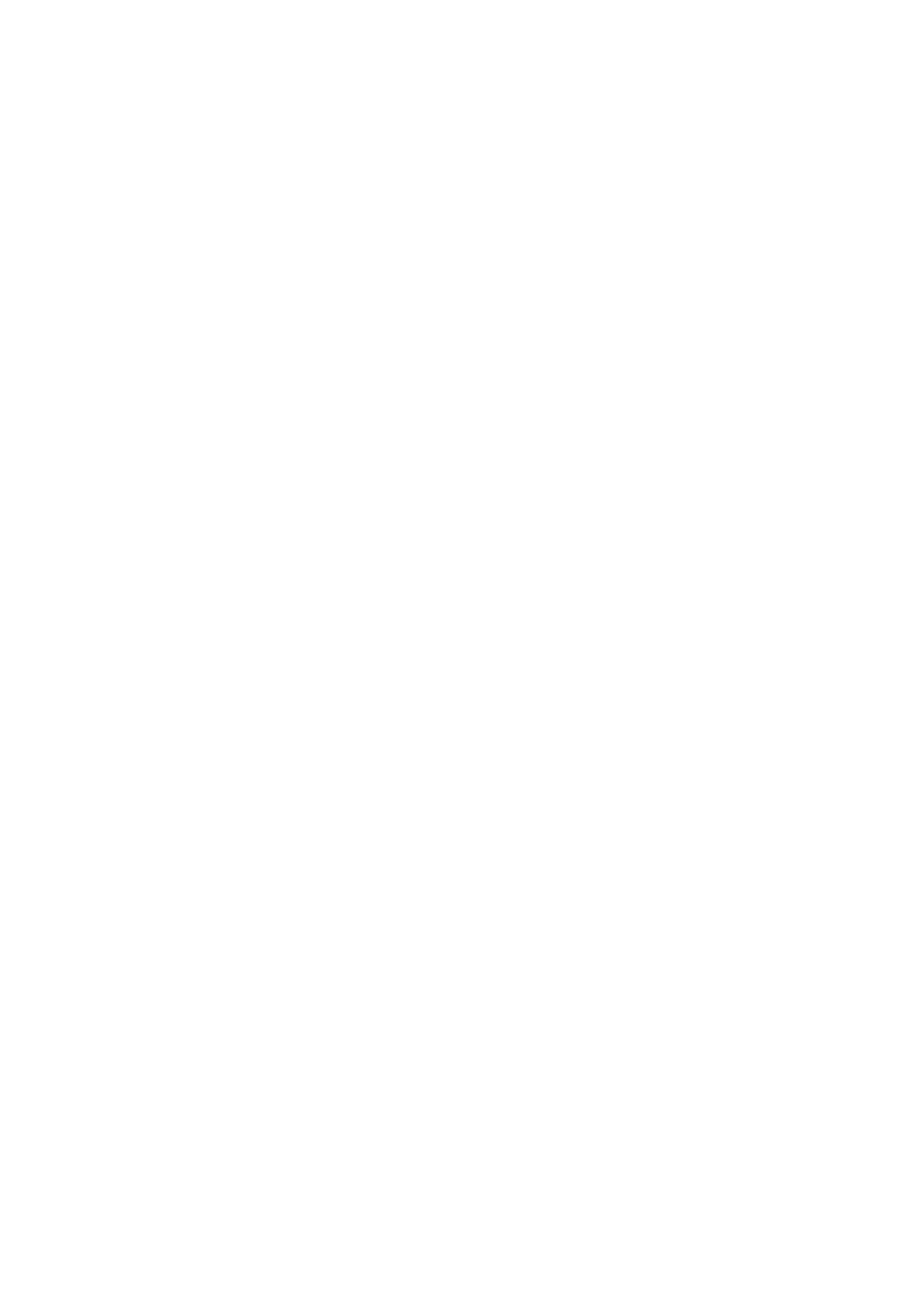**The gatekeeper series** of the Natural Resources Group at IIED is produced by the Sustainable Agriculture, Biodiversity and Livelihoods Programme. The series aims to highlight key topics in the field of sustainable natural resource management. Each paper reviews a selected issue of contemporary importance and draws preliminary conclusions for development that are particularly relevant for policymakers, researchers and planners. References are provided to important sources and background material. The series is published three times a year and is supported by the Swedish International Development Cooperation Agency (Sida), the Swiss Agency for Development and Cooperation (SDC) and the Rockefeller Foundation. The views expressed in this paper are those of the author(s), and do not necessarily represent those of the International Institute for Environment and Development (IIED), Swedish International Development Cooperation Agency (Sida), the Swiss Agency for Development and Cooperation (SDC), the Rockefeller Foundation, or any of their partners.

**Julian Quan** is a social and political scientist with 27 years of development experience throughout Africa (especially Mozambique), in Latin America (especially Brazil), the UK and elsewhere. His specialist expertise is in land tenure/land reform, and his research focuses on rural territorial development and rural governance under global economic and environmental change. He is based at the Natural Resources Institute (NRI), University of Greenwich Medway Campus, Central Avenue, Chatham Maritime, Kent ME4 4TB, UK. Tel. +44-1634-883053; email: J.F.Quan@gre.ac.uk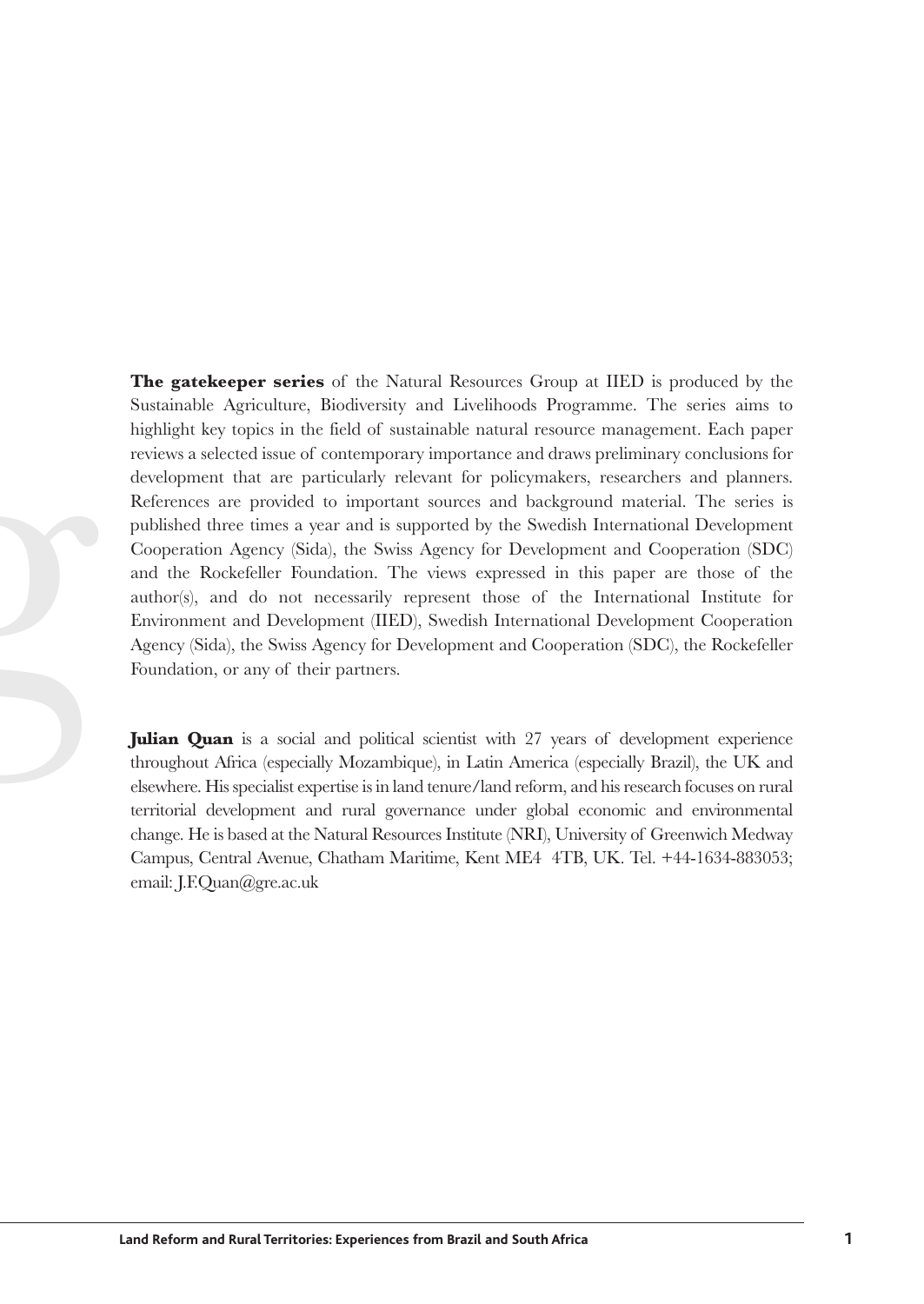## Executive summary

Despite programmes for rural land reform and redistribution around the world, inequitable land distribution and rural poverty remain profound in much of the rural South. This paper suggests a new approach to land reform and rural development. "Rural territorial development" (RTD) is based on and encourages shared territorial identity (distinctive productive, historical, cultural and environmental features) amongst different stakeholders and social groupings. It builds on the fact that rural people's livelihood strategies are complex and often mostly non-agricultural in nature. It works by (1) promoting collaboration between different sectoral agencies, levels and administrative units of government, and with civil society and private sector actors, within distinctive geographical spaces; and (2) creating new, inclusive multi-stakeholder fora for participatory development planning and implementation at the meso scale—working across groupings of local municipalities, which are often too small on their own to drive economic development.

The paper presents case studies of RTD approaches in Brazil and South Africa. It finds that a territorial approach to land reform could potentially:

- Strengthen land reform groups over wider areas by creating platforms to secure institutional support, improve productivity, tackle collective marketing needs, and negotiate with private sector interests.
- Support a more integrated approach to diverse and overlapping issues of tenure security, access to seasonal pasture, indigenous rights, land expropriation and restitution, and market based land access.
- Improve co-ordination among and more responsive prioritisation by state agencies.
- Improve service delivery and agricultural support to land reform communities, with better prioritisation of scarce resources for social and physical infrastructure.
- Create shared platforms whereby diverse social groups can debate and agree on visions and practical priorities to help steer government interventions.

The Brazilian and South African experiences are at a very early stage; a variety of institutional and political problems still remain. Despite its potential, RTD is no magic bullet. The main lessons identified by the studies include that:

- Follow-up development and agricultural support is needed, delivered within a more integrated, decentralised approach involving government agencies, social movements and other rural development actors.
- Investing in new territorial institutional frameworks and processes can help reconcile divergent interests. New territorial institutions are needed, with legal powers and capacity to manage delivery of strategic development projects on the ground.
- A genuinely enabling national policy framework for RTD will overcome weak participation by parochial local municipalities, the private sector and sectoral, top-down government agencies.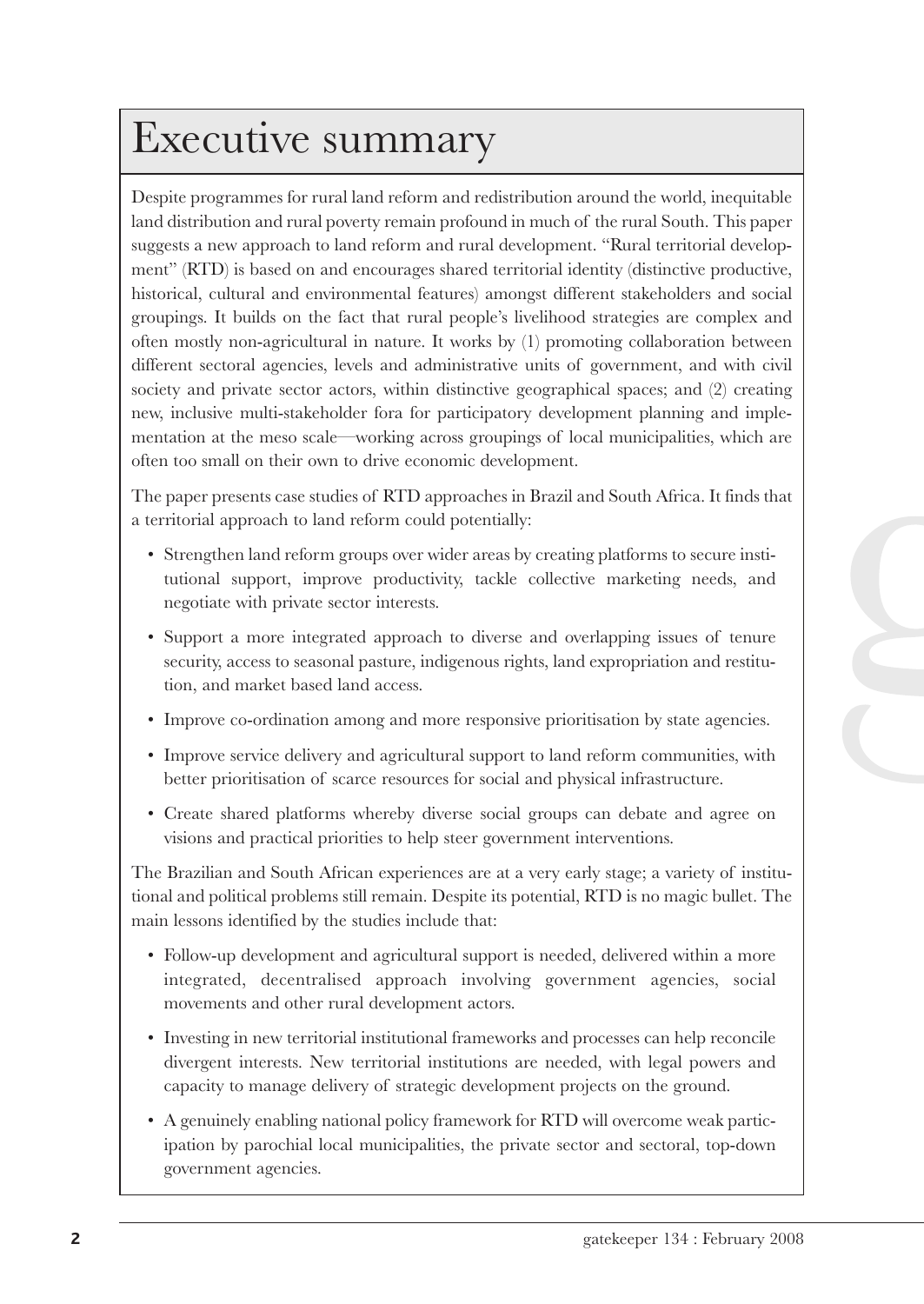# **Land Reform and Rural Territories: Experiences from Brazil and South Africa**

## **Julian Quan**

## The impasse in redistributive land reform

Today we face an impasse in the ability of land reform programmes to promote more equitable rural economic growth and development in countries with large land inequalities. Development agencies and civil society movements tend to disagree over the choice between traditional state-led and more recent World Bank promoted marketassisted approaches to land transfers to the poor. In both South Africa and Brazil, the case study countries in this paper, both approaches have been found to be poorly integrated with broader development support (Deininger, 2003).

Land reform social movements are now beginning to network across areas and regions so as to create broader alliances and linkages between land and wider struggles. This suggests that a territorial arena may allow rural development concerns and state and civil society strategies to be combined effectively. It can establish shared and broad based strategies for rural economic development across geographical regions.

## **Rural territorial development**

Rural territorial development (RTD) is an evolving and innovative approach to rural development and poverty reduction. RTD initiatives are based on and encourage shared territorial identity (see Box 1) amongst different stakeholders and social groupings. They focus on strengthening local economies through dynamic market development based on the comparative advantages, wider linkages and distinctive productive, historical, cultural and environmental features of different geographic regions. The approach involves socially inclusive and participatory planning strategies combining civil society, private and public stakeholders, and stresses the importance of civil society participation in building productive and market opportunities for the poor across urban and rural space (Schejtmann and Berdegué, 2002; Sepulveda *et al*., 2003; Abramovay *et al*., 2004; Cleary, 2003).

To reduce poverty and create economic opportunity for the poor across deprived areas beyond the local scale, new institutional arrangements may be needed to overcome the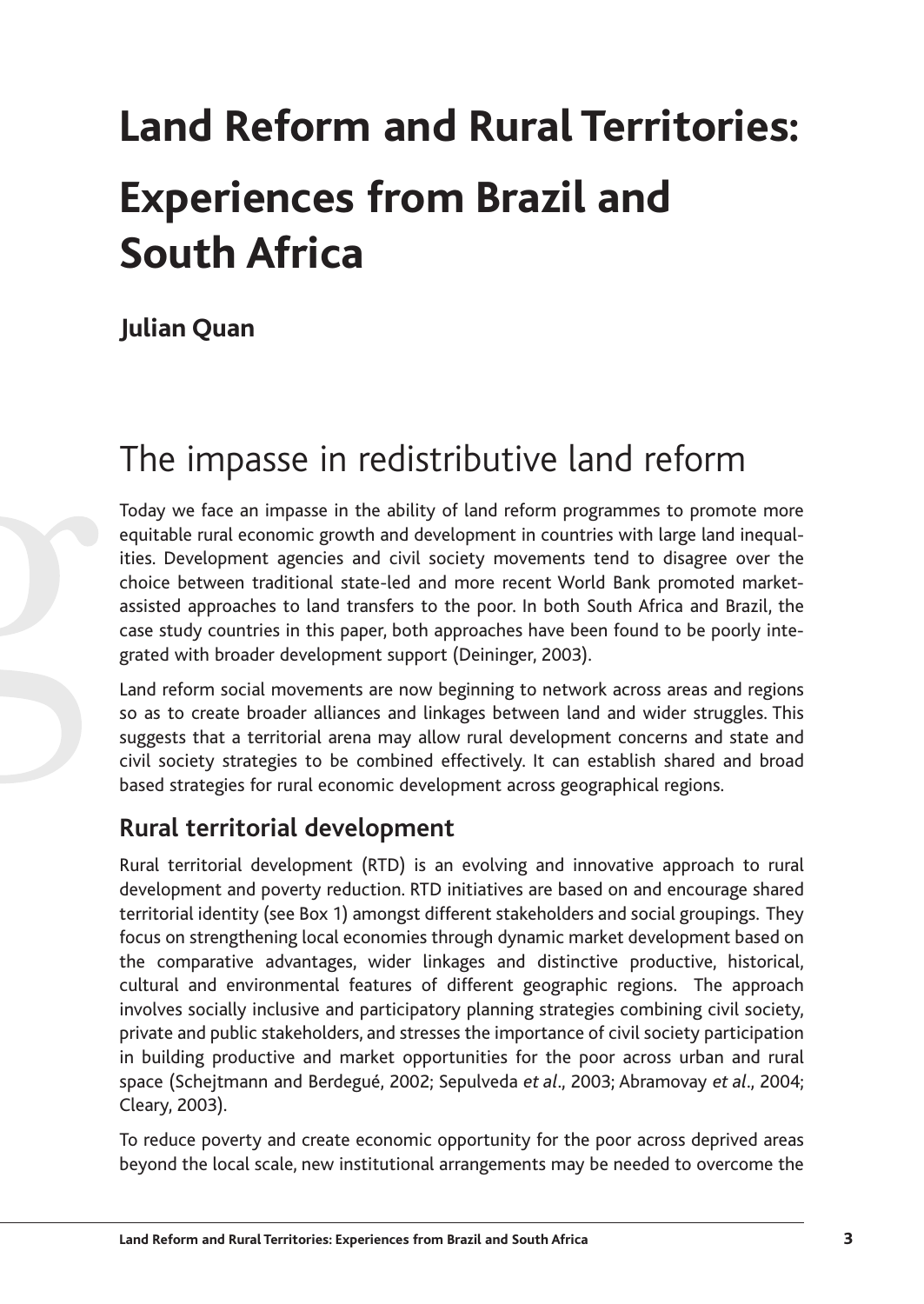predominantly parochial and sectoral interests which often characterise municipal and national government. In Latin American countries particularly, a plethora of micromunicipalities—often configured around historical patterns of land ownership and political power—has enabled the capture of public development funding by local political elites, often closely associated with established remnant aristocracies and dominant business figures. Rural territorial development seeks to refocus institutional frameworks for rural development by (1) promoting collaboration between different sectors, levels and geographic units of government; and (2) creating new participatory territorial fora for development planning and implementation.These may include organisations such as rural unions, social movements, churches, NGOs and indigenous social institutions, as well as private sector producers and trade organisations.

RTD approaches have assimilated, and implicitly include, many of the principles, insights and developments of sustainable livelihoods approaches widely adopted by development agencies from the late 1990s onwards. Most important of these are recognition of the mutually reinforcing roles of social capital and productive assets in shaping livelihood and market opportunities, and of the fact that rural people's livelihood strategies are complex and often mostly non-agricultural in nature (Sepulveda *et al*., 2003). We suggest that RTD offers opportunities to concretise, spatially, a livelihoods approach in practice, and that applying this approach to land reform might achieve more sustainable impacts in terms of economic opportunity and poverty reduction. We explore this potential through case studies in Brazil and South Africa.

## **Research approach**

Our research involved two stages:

- 1. The assessment of key concepts and approaches relating to land access and rural territorial development through literature reviews, country visits and ongoing dialogue with partners and key informants from government and civil society at national and local levels.
- 2. A set of case studies, one in Brazil and two in South Africa. All of the case studies involved:
	- Analysing secondary data and literature.
	- Documenting local initiatives to link land access programmes with participatory territorial planning processes as they unfolded.
	- Key informant interviews with government agencies, civil society actors and stakeholders in rural planning, as well as with community leaders and representatives participating directly in land access and territorial development programmes.
	- Participatory local workshops to debate case study findings and emerging policy issues organised at the case study sites involving a wide range of local actors.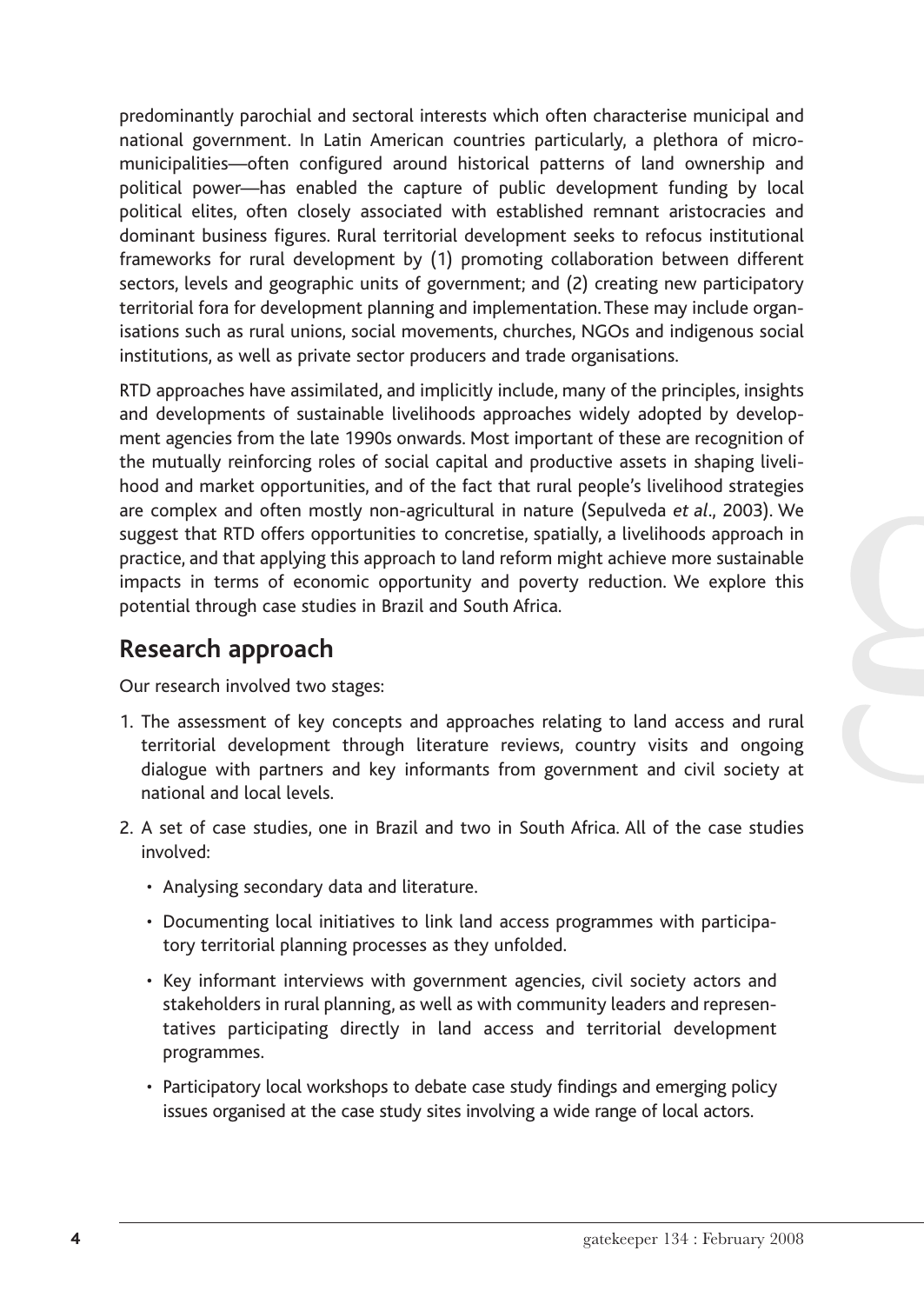These were supplemented by a variety of specific survey methodologies, according to local partners' objectives, priorities and capacities, and the specific questions they sought to answer. The case studies presented here are:<sup>1</sup>

- Médio São Francisco, north-east Brazil: a rural territory comprising 16 local municipalities. A local team<sup>2</sup> identified and mapped different types of traditional rural communities and land reform settlements, conducted field visits, key informant interviews and focus group discussions. Empirical and locational data were supplemented by documentary analysis of data on land holdings, land transactions and land transfer or tenure regularisation processes for all the sites for which this was available. Detailed geo-referenced mapping exercises were undertaken using GPS for a number of selected sites and projects. The historical development of administrative and planning units in the region was reconstructed using maps, and a historical analysis of settlement and land use was undertaken.
- Elliot District in Eastern Cape Province, South Africa: a former commercial farming district, targeted for land redistribution. The study used small-scale statistical surveys of land reform beneficiaries and commercial farmers using random sampling techniques, supplemented by analysis of land market, land registration and farm employment data.<sup>3</sup>
- Makhado local municipality in Limpopo province, South Africa: a much larger area comprising both commercial and communal areas. This study relied primarily on participant observation by a local NGO team,<sup>4</sup> backed by researchers, and data collection on land restitution claims and claimant communities as part of the Makhado Area Land Reform Initiative. As in Elliot, this was supplemented by analysis of land market, land registration and farm employment data.

## Land access and rural territorial development in practice

What does practical experience tell us about the progress of territorial and area based approaches, and the issues and opportunities encountered in applying these new approaches? This section presents evidence from the case studies in South Africa and Brazil.

<sup>1.</sup> Fuller details contained in NRI reports (see Papers 3 -7 available at: www.nri.org/projects/reed/laptd).

<sup>2.</sup> Led by Prof. Guiomar Germani of the Geosciences Institute, UFBA (Universidade Federal da Bahia), Brazil.

<sup>3.</sup> The Elliot study was led by Dr Michael Aliber of HSRC (Human Sciences Research Council), South Africa.

<sup>4.</sup> Nkuzi, based in Polokwane, Limpopo, South Africa. The team was let by Marc Wegerif.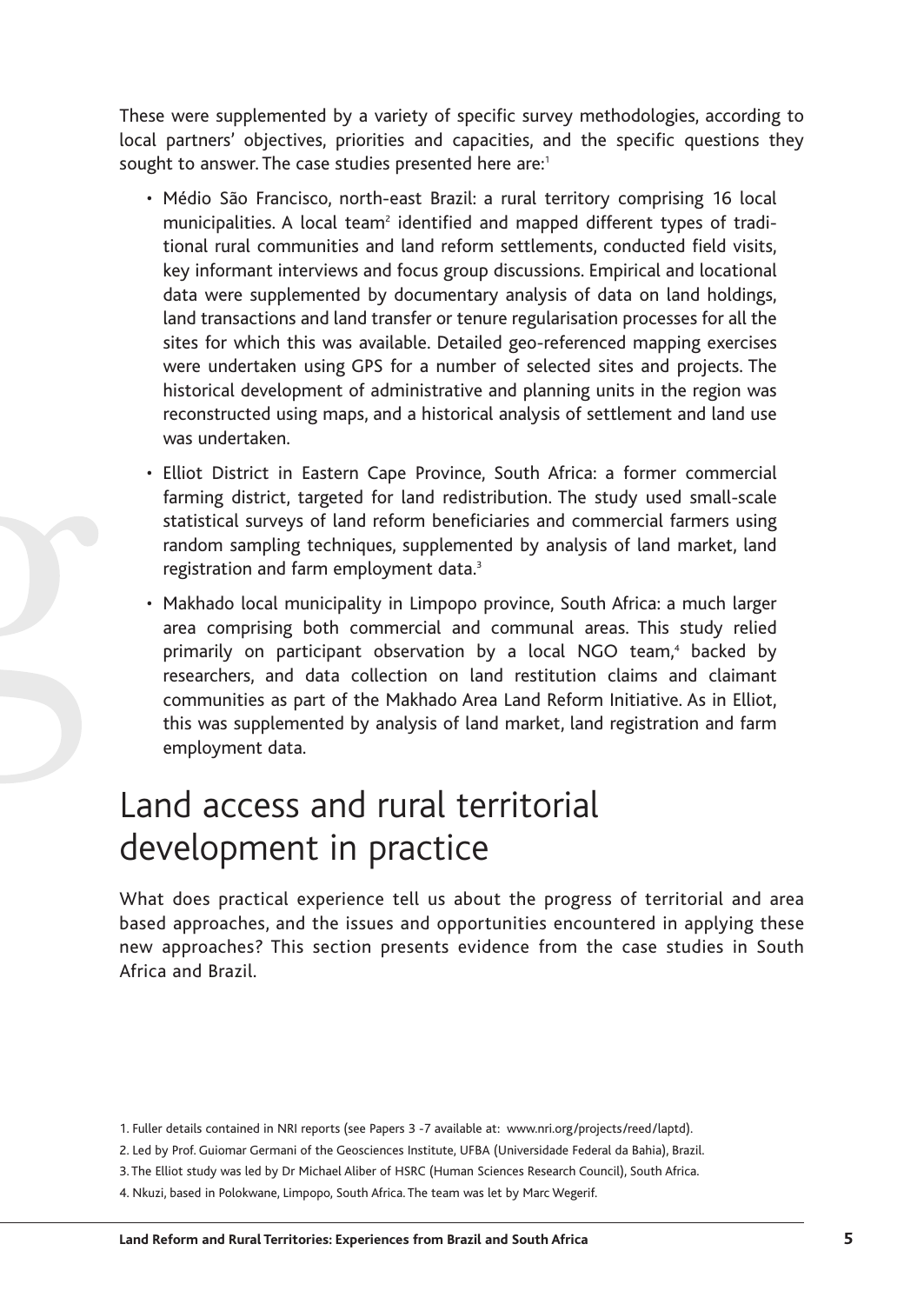## **Brazil**

*"…agrarian reform must promote regional development ….. the omission of this dimension from land policies to date, with the predominance of isolated land reform settlements and without creating the right conditions for production and marketing, explains their limited effectiveness"* (MDA, 2004b).

Brazil has recently sought to develop a territorial approach to agrarian development, having recognised the need to integrate continuing efforts for land reform in a sustainable economic, institutional and social context. In 2003, under the newly elected Lula government, the Ministry for Agrarian Development (MDA) created the Secretariat for Territorial Development (SDT) to develop and implement a more integrated and participatory approach to rural development planning. Given the extent of land concentration, and the historical marginalisation of smallholder production in the poorest areas of Brazil, land reform is a fundamental strategy for expanding family farming and for poverty reduction. Land reform needs to be adapted to different circumstances, and linked to provision of credit and support services<sup>5</sup> for family farming as a whole. SDT's programme has attempted to bring together land reform and agrarian development programmes, and link them to strategic provision of infrastructure and other services at the territorial level. One of the major issues which MDA and its collaborators in government and civil society seek to address is the politicisation of planning at the local level, whereby scarce resources in remote and impoverished rural areas have become increasingly controlled by (frequently conservative) municipal prefects who use them paternalistically to generate political support in electoral campaigns.

Brazil's second National Programme for Agrarian Reform (MDA, 2004b) also seeks to take a territorial approach to land reform, in contrast to the centrally organised but dispersed pattern of expropriation which previously characterised state-led land reforms. The programme combines a variety of land reform instruments, namely land redistribution, land acquisition and tenure regularisation to meet the needs of the range of beneficiaries, including the landless, those with insufficient land access, women farmers, youth, indigenous peoples, Afro-descendent communities, people displaced by e.g. hydro-power projects, and traditional riverine and agro-pastoral communities. In practice this requires considerable cross-sectoral co-ordination and integration of public policy at federal, state and municipal levels, supported by democratic dialogue and social management of rural development activities. While these principles are set out in SDT's strategy documents, a fundamental question is the extent to which the alliance between the Brazilian Federal Government and rural social movements which underpins the new approaches is capable of facilitating the necessary institutional transformation.

## **The case study area**

In the interior of Bahia, north-east Brazil, territory has been constructed through land occupation and colonisation by both powerful politically connected interests and smallscale farmers. Médio São Francisco (MSF) lies in the middle section of the São Francisco river basin. The river, popularly known as *Velho Chico*, was chosen as a symbol by the

<sup>5.</sup> NEAD (2003) noted that in 2002 only 15% of land owning families had access to credit.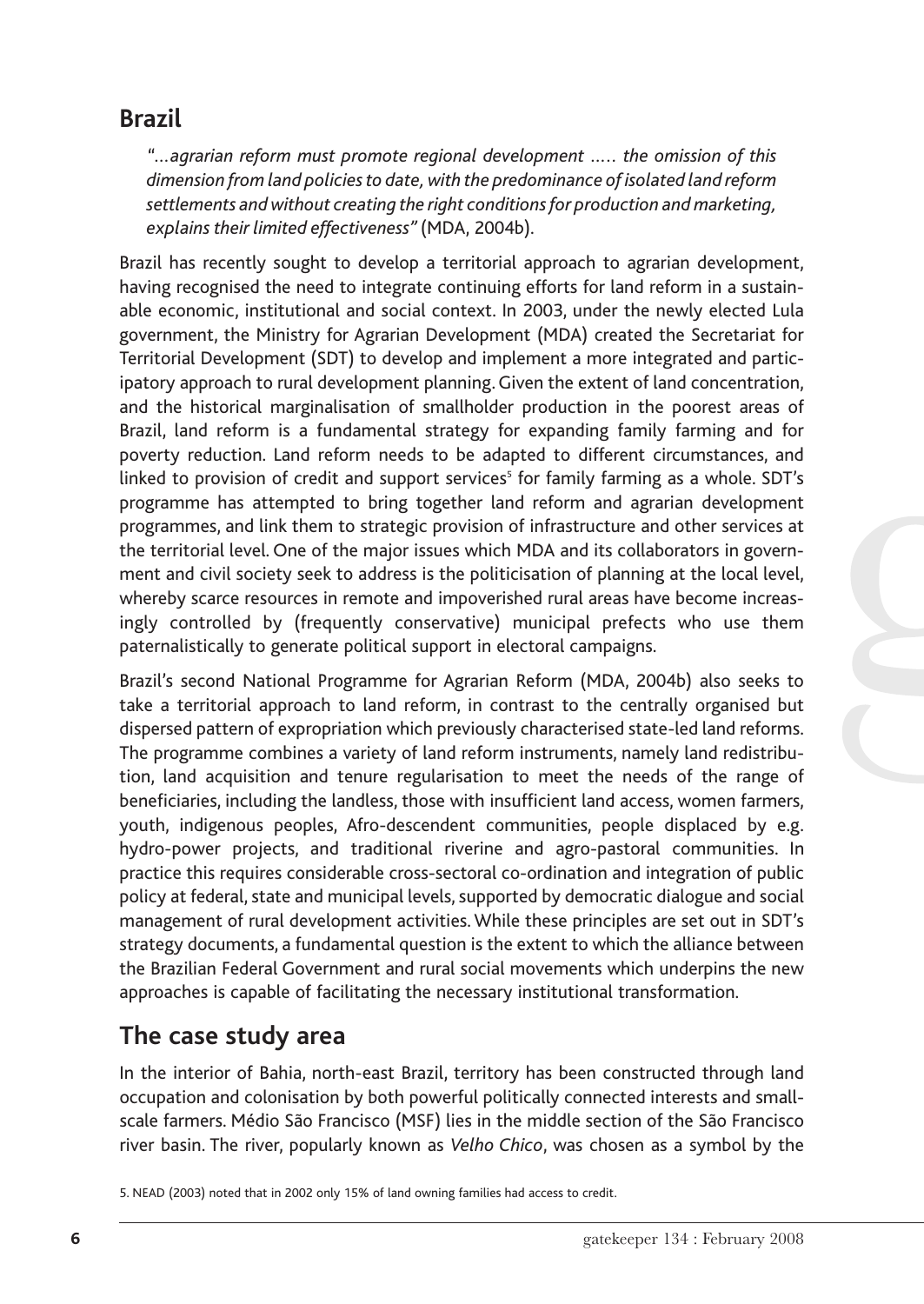territorial forum as the region is now referred to as the *Território do Velho Chico*. It includes 16 municipalities and has some 373,000 inhabitants, around 60% of whom live in rural areas outside the major towns. Partially settled and claimed during Brazil's colonial occupation, the river basin formed an important trade and transport route for the exploration of north-eastern and northern Brazil.

In common with other regions of the semi-arid *Sertão*, the area also formed a centre for providing cattle and human labour—in the form of slaves—to the sugar estates on the coast. As a result the riverine areas and arid rangeland became populated by the descendants of migrants and escaped slaves who established communal pastoral and extractive livelihood systems based on cattle raising, seasonal flood plain and dryland arable farming, and fishing (Germani *et al*., 2004; 2005). Particularly after the end of slavery, and as a result of the unreliability of rainfall and farm production, cyclical labour migration, principally to the São Paulo Region (Estrela, 2003) became a vital and characteristic feature of the livelihood systems of the area.

As settlement by the landed class continued, and vast colonial estates changed hands, the traditional riverine, pastoral former slave communities (*quilombolas*) became surrounded by private property. The gradual encroachment onto traditionally-managed community land caused widespread loss of land and resource rights by the original inhabitants, through enclosure of communal rangelands, displacement of communities and confinement to limited areas. This in turn led to spontaneous and organised resistance, supported initially by the church and subsequently by a variety of social movements, to defend traditional livelihood systems, reclaim community identity and restore alienated land rights (Germani *et al*., 2005).

## **Territorial identity as a platform for development**

These land rights social movements form the basis for territorial identity in the case study area. These movements operate at two levels: (1) struggles of specific communities, such as agro-pastoralist groups and *quilombolas*, for rights over rangeland and riverine areas on which they depend and with which they identify closely; and (2) networked initiatives across wider regions which connect communities facing similar problems of land access and insecurity to better defend common interests and extend their rights and opportunities.

However, the emergence of a common territorial platform for rural development is a direct result of MDA's territorial development initiative to create a more favourable policy and institutional environment for family farmers and land reform projects. It has focused on MSF as one of its initial priority territories in Bahia because of the density and diversity of landless groups and land reform initiatives.

A series of participatory workshops in 2005 gave rise to a territorial plan. A territorial commission (a broad-based forum comprising the representatives of the different rural social movements, together with interested, federal and state government agencies, NGOs and municipalities) and an elected management committee have also been established.A series of priority infrastructure projects has been launched to open up economic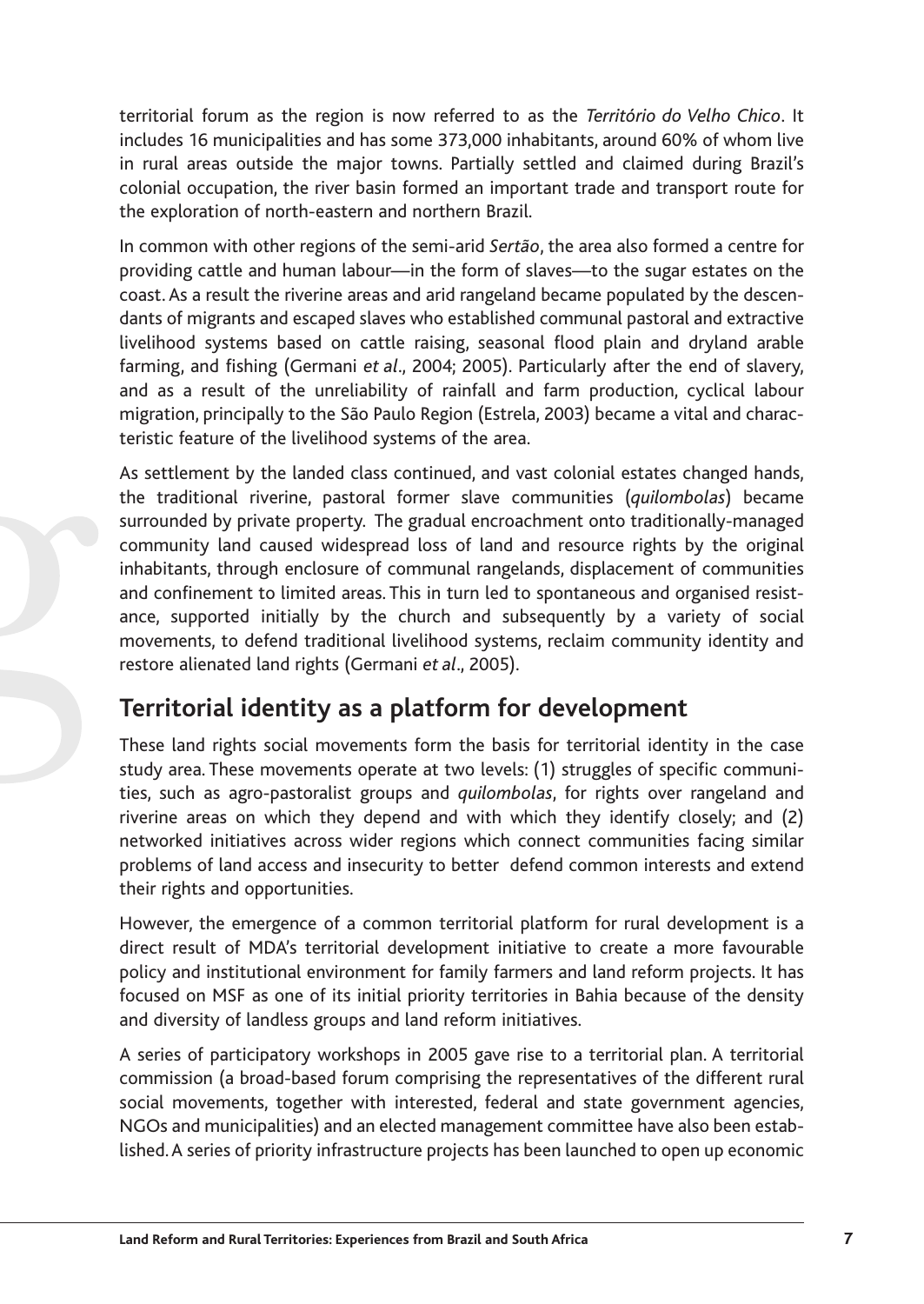opportunities in areas such as livestock and meat marketing, honey and bio-diesel production and land reform for small farmer communities across the territory.

## **Impacts and challenges**<sup>6</sup>

### **Impacts**

- A territorial vision and a permanent collegiate territorial forum, backed by a management group and technical team. By the end of the research project in 2006, the territorial development process had united representatives of the broad range of rural social groups, including those previously invisible to development planners (the *quilombolas* and indigenous groups), around an agreed territorial vision.
- A territory-wide plan for small-scale infrastructural and development projects. The aim is to build processing and marketing networks for distinctive local produce such as goat meat and honey. The process included a variety of land reform communities and isolated rural settlements, using a community infrastructure credit line which the federal government placed under the jurisdiction of the territorial forum.
- Acceptance by the Bahia state government of principles of territorial development. Government has realised that municipal units are too small and too parochial to adopt a wider development vision, and that greater participation by civil society is necessary. The state government has officially adopted the rural territories defined by MDA and the rural social movements as the basis for the planning and management of rural development across the state as a whole, and is pioneering the implementation of a new Federal Programme, *Territorios de Cidadania* (Territories of Citizenship), partly to better integrate at territorial scale the rural and regional development activities of ten different federal ministries, state government, municipalities and civil society initiatives.
- An ongoing programme of tenure regularisation and group titling of *quilombola* communities, whose land is widely encroached upon by commercial estates.This is serving to strengthen their local identities and presence at the territorial level.
- A series of thematic debates. Organised by the territorial forum, these cover topics such as land reform, rural credit and environmental management and are supporting a longer-term territorial vision. The forum has also mobilised its member organisations and communities in a campaign to revitalise the river basin and to oppose a federal government proposal to transport water from the São Francisco river to other semi-arid states of north-east Brazil.

<sup>6.</sup> This section is based on a territorial forum workshop held by the study team in December 2005 for representatives of diverse social movements, rural unions, local NGOs, municipalities and state agencies.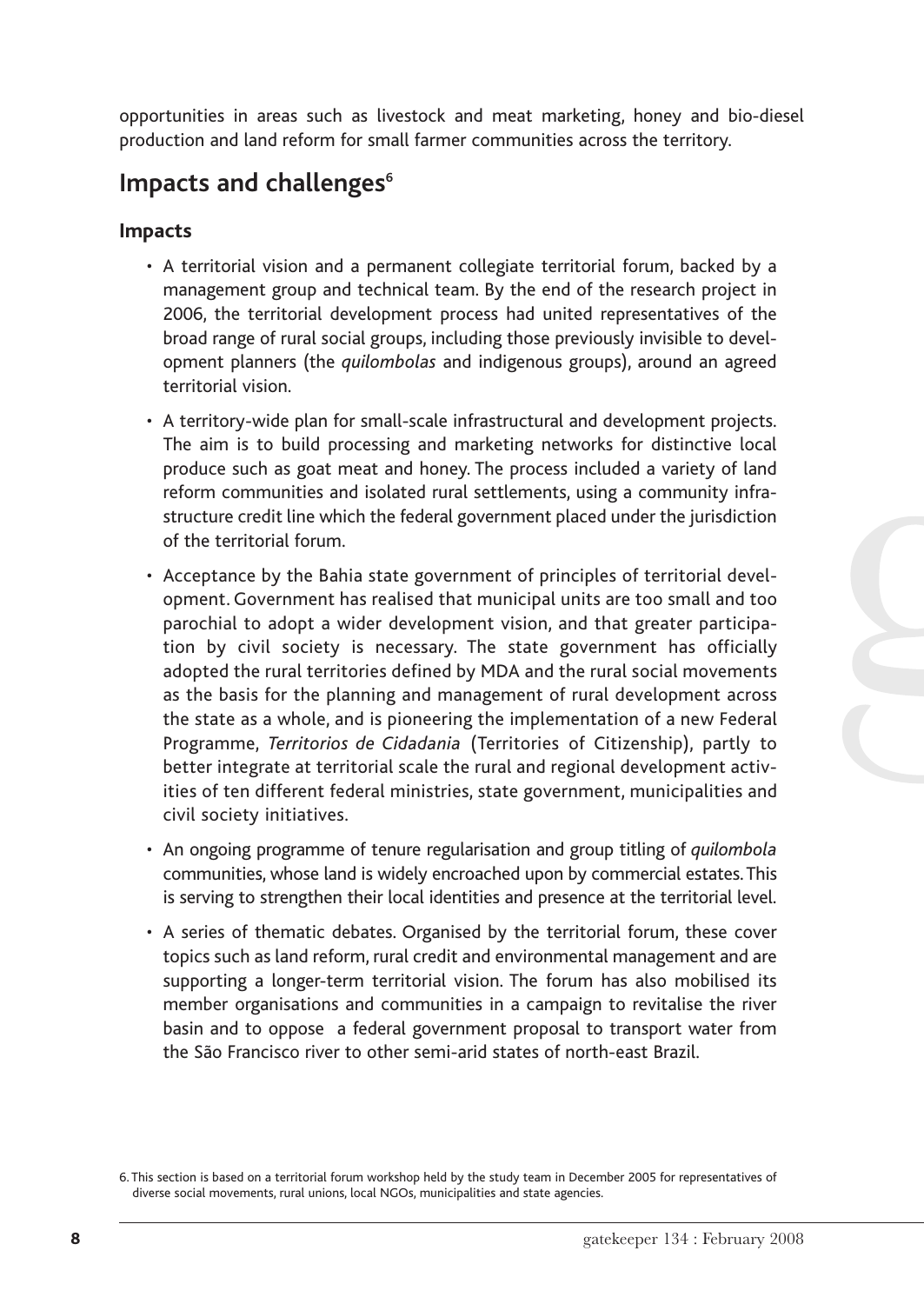### **Challenges**

- Weak participation by municipalities. This is one of the greatest challenges to the territorial approach. In part it is because local politicians are not interested in wider territorial concerns which threaten to undermine municipal political power. But this hostility risks de-linking the territorial development experiment from more local development visions and existing institutional mechanisms for project implementation.
- Poor collaboration by municipal and state governments. This affects the legal and institutional mechanisms for implementing participatory budgeting and planning for small-scale infrastructure provision to support agricultural livelihoods.The fact that the new territorial structures remain in a pilot stage means they lack a clear status and mandate in relation to the constitutionally preestablished structures of local government, and without significant legal and resource power.
- Incomplete coverage. Involvement in the territorial vision has largely been confined to the leaders of different social movements. It is not clear how effectively they are able to mobilise or represent the concerns of their constituencies in developing a territory wide plan and development vision. Private sector interests are also absent from the process, not surprisingly since it centres on a development vision for the rural poor, often sharply opposed to that of landowners. However, in the absence of a wholesale transformation in the structure of land ownership, this means that a full range of possible development partnerships and opportunities are not being explored. Together with the absence of municipal authorities (whose interests coalesce with those of landowners and the organised private sector) this reinforces the view of the RTD process as a partial, political project of the current PT (Workers' Party) government, intended to create an alternative popular bloc to challenge localised, parochial political power and the dominant development model.
- Failure to engage at a wider level with sectors and forces which have a driving influence on certain aspects of regional economic development. These include large-scale commercial agriculture (the Ministry of Agriculture), $<sup>7</sup>$  urban enter-</sup> prise and industrial development (led by municipalities and the private sector).
- Difficulty in developing shared definitions of territory (Box 1). Territory can exist at different scales—local, regional, and even national. The notion of territory is thus frequently disputed, and the planning units of local government and different sectoral agencies, groups and the spatial organisation of civil society indigenous and customary groups differ. In MSF there has been uncertainty, particularly at the outermost margins, about which territories are to be included. Three municipalities have left to join neighbouring territories.

<sup>7.</sup> The ministry's role in NE Brazil is primarily to support agribusiness and operates along entirely sectoral and commodity focused lines, i.e., taking a non-territorial perspective.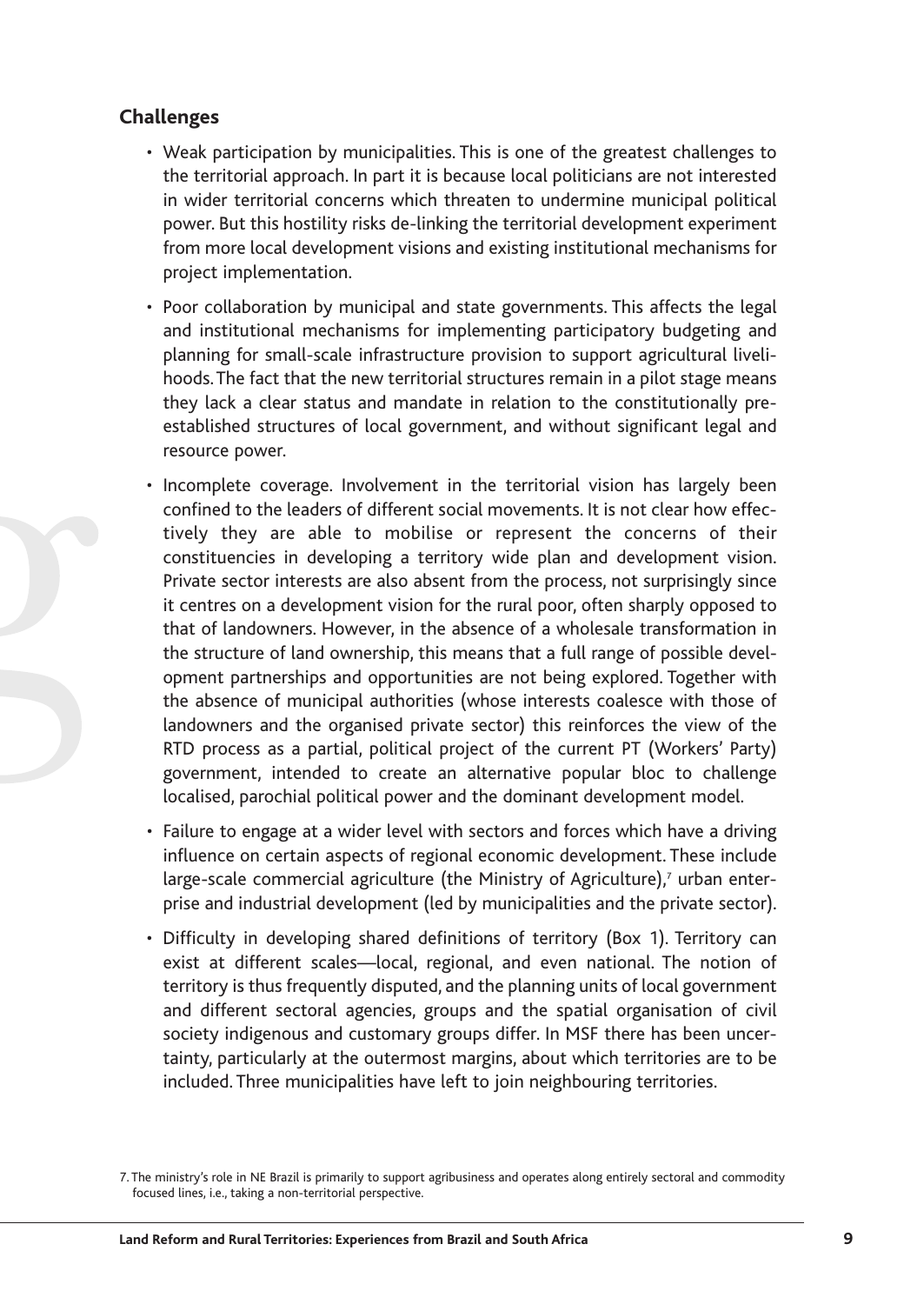#### **BOX 1. DEFINING TERRITORY**

**A territory can be considered as a specific, but not necessarily precisely bounded, geographical area with a shared cultural identity, thereby facilitating collective development.**

**Maintaining flexibility over territory definition in the early stages is critical. For example, Brazil's rural territories are still being constructed. Rigid territorial boundaries tend to reduce territory to an administrative planning unit as opposed to a more open set of interlinked social spatial and market networks with a common sense of identity. Moreover, policies and theories of territorial development stress the importance of integrating development actions at different scales (see for instance MDA, 2004a; NEAD, 2003; Sepulveda** *et al***., 2003). This is crucial so that programmes and projects funded and managed at federal state and municipal levels, or by agencies, NGOs and social movements operating at different regional and local scales can combine to deliver coherent and tangible improvements for local communities.**

**For more details in territory, see www.nri.org/projects/reed/laptd**

Legislative and fiscal reforms are likely to be needed to mandate compliance by local government in resourcing and implementing territorial development programmes and responding to the demands of participatory territorial bodies, or to enable other bodies, including federal agencies, municipal consortia and NGOs, to undertake territorial projects. This has potentially far reaching implications for the nature and accountability of decentralised government in Brazil, and may require constitutional amendment. It also illustrates the fragility of the territorial endeavour, as presently designed, closely wedded to the execution of projects as a primary incentive for participation and indicator of success. This risks de-mobilisation of participants in the event of failure.

## **South Africa**

*"There is a profound tension between morally charged narratives of dispossession on the one hand, and the narrowly technocratic and under-funded land reform programme on the other"* (Walker, 2000).

South Africa is another multi-racial, middle-income yet highly unequal country. But it presents a rather different picture of approaches to land reform and local economic development. Rural poverty remains a major problem, with over 70% of all South Africa's poor living in rural areas, excluded from ownership and control of the means of production. Half of them are chronically poor (Aliber, 2003).

Land reform is centrally planned and managed in South Africa, posing a significant challenge for broader redistributive change through land restitution (the collective restoration of land rights alienated from the black majority under apartheid, mandated by South Africa's constitution). It also raises challenges for achieving social ownership of successful commercial farming, the development of new forms of collective territorial identity and political control, and the democratisation of spatial development and economic opportunity.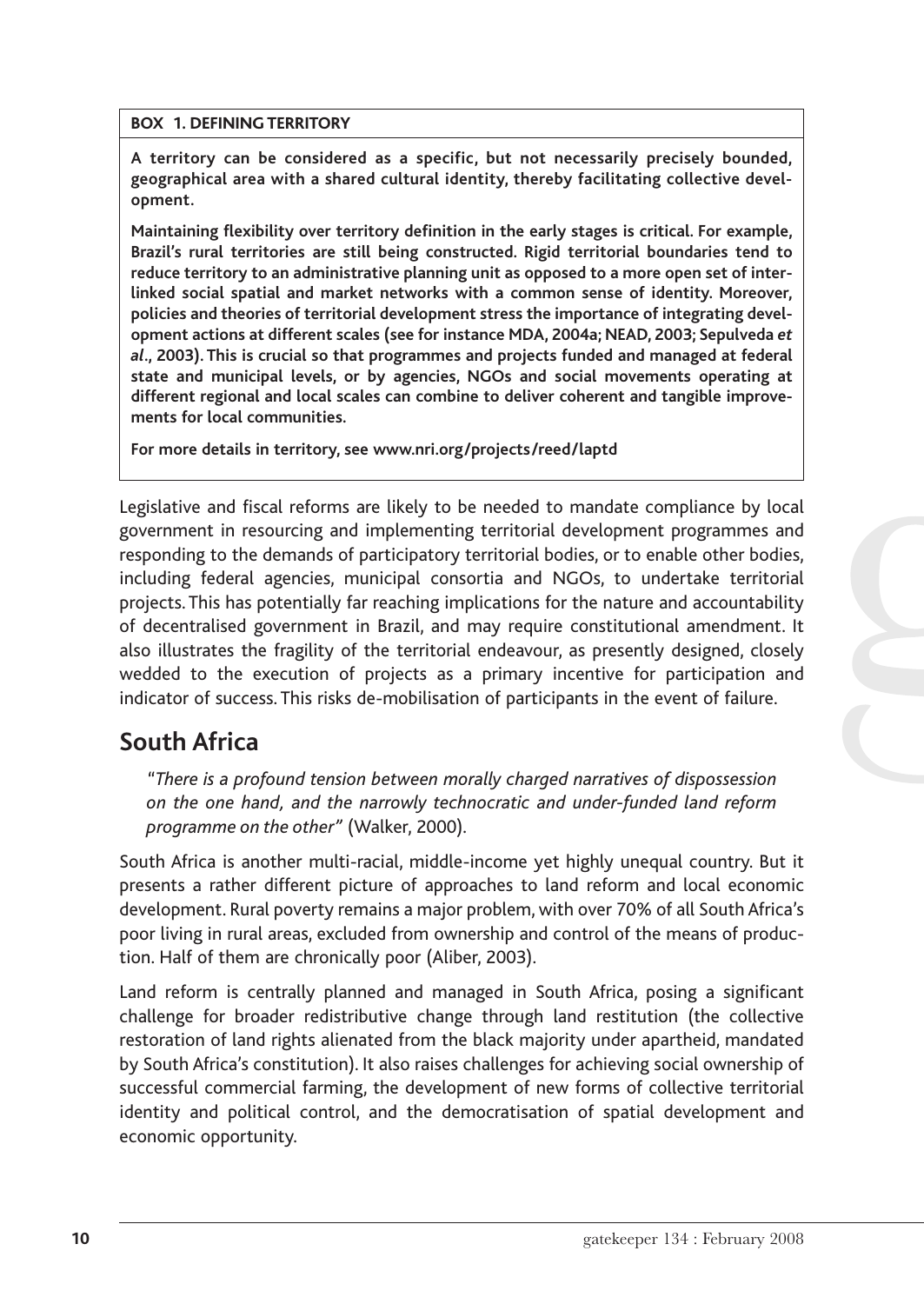The division of land occupation and territorial identity along racial lines is a legacy of apartheid spatial planning which created a mosaic of white-owned export crop producing commercial farms and marginalised "communal areas" where the black population primarily obtains a living through migrant labour to industrial zones. The physical separation of the two communities remains largely intact in rural areas as a result of the slow pace of land reform and its failure to unscramble the apartheid map. This is despite the creation of new local government units bringing together urban, rural, former white farming and black communal areas, and the existence of a nominally participatory Integrated Development Planning (IDP) process (see Box 2). Development planning at the local government level does not extend to land reform and agriculture, which remain, respectively, national and provincial level responsibilities. Moreover, there is no deliberate attempt or policy to facilitate territorial networking of civil society groups and social movements and their participation in development planning.

Cousins (2007) advocates a rethinking of land and agrarian policies and programmes in South Africa. He notes the increasing reliance of the rural poor on multiple non-agricultural livelihoods (including employment, remittances, pensions, trade, micro-enterprise and natural resource extraction, as well as small-scale farming). He argues that an areabased approach is required to ensure coherence of an effective agrarian reform, involving a restructuring of rural socio-economic space and socio-economic relations. This should take place, Cousins argues, alongside a more wide-ranging programme of land transfers, major improvements in infrastructure, support services and extension, a break from market-led approaches, and a central role for the state together with progressive forces from civil society in driving land acquisition and distribution.

#### **BOX 2. INTEGRATED APPROACHES TO DEVELOPMENT IN SOUTH AFRICA**

**The South African state has attempted to deal with the contradictions of apartheid geography through the reorganisation of local government and a radical decentralisation of government functions to local level. This has been tackled through the Integrated Development Planning (IDP) process, in place since 1996, under which newly created district and local municipalities have responsibility for participatory development planning. In 2001 South Africa went on to introduce the Integrated Sustainable Rural Development Programme (ISRDP), a 10-year initiative focusing on specific pilot areas where institutional problems in regional and spatial development planning are tackled by bringing together all departments and spheres of government, as well as traditional leaders, in an integrated approach. It is not clear, however, how the lessons of the ISRDP process will be extended throughout South Africa, and the initiative is not integrating issues of land access and inequality into its sustainable rural development framework.**

**Planning for land and agrarian reform needs to be better integrated into IDP processes, despite the present mandate of central government agencies to implement land reforms. Active participation of beneficiaries, and more systematic provision of infrastructure and support services are needed, for which the private sector and civil society can assist in delivery alongside the state. Such an approach requires considerable capacity-building and innovative institutional arrangements to link central to local government, provide support for rural enterprise and organise inputs and marketing.**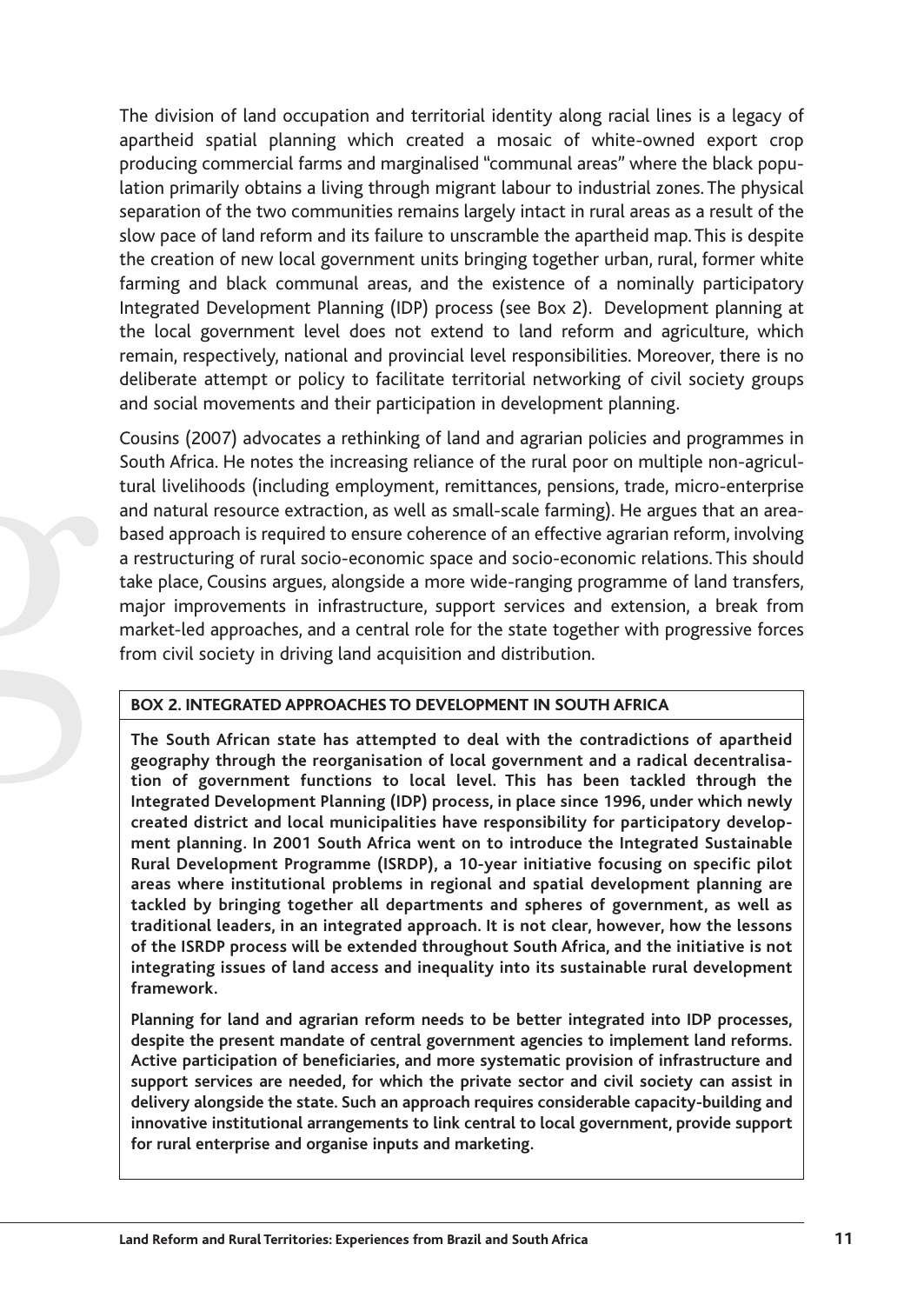## **Makhado case study**

A variety of white commercial farming areas, such as those in Makhado local municipality, Limpopo Province, are subject to community demands to recover alienated lands through the government's land restitution programme. Here, over 60 land restitution claims covering over 90% of land in Makhado have been lodged by communities from the former homeland of Venda, concentrated in the central Nzhelele valley area, a typical resettlement area where forcibly removed communities had been dumped during the apartheid era (Nkuzi, 2003).

In 2002, the Nkuzi Development Association, a land sector NGO based in Limpopo Province, embarked upon an Area Land Reform Initiative (ALRI) to deliver land across the Makhado municipal area within a broader development strategy. The strategy aims to help landless communities develop a plan for land and agrarian reform in the Nzhelele area, and to meet the needs of some 10,000 farm workers, many of whom live with their families on the white-owned commercial farms.

Nkuzi has also helped community land claimants negotiate with the private sector to develop plans for managing viable, high value commercial horticultural farms in the Levubu valley adjacent to Nzhelele, the focus of the earliest and most high profile restitution claims. Indeed, the success of the restitution programme in transferring these high value enterprises to land claimant communities requires new forms of partnership with the private sector, including existing land owners, to maintain productivity, employment and access to global markets.

### **Impacts**

- Recognition by the Provincial Land Claims Commission that restitution claims must be dealt with in clusters to facilitate settlement, and that partnerships with the private sector are critical to safeguard the future of thriving enterprises.
- Considerable interest in uptake of the ALRI approach from the local municipality, particularly amongst local councillors. However, Makhado itself lacks the funds and technical expertise to resource the programme, and the municipality's economic development unit has been resistant to incorporating the ALRI programme into IDP proposals. Moreover, the view of Vhembe District Municipality (responsible for approval of the Makhado IDP and channelling the resources to support it), is that land restitution and reform are higher level responsibilities.

### **Challenges**

• There is no post-settlement strategy. Makhado, like most municipalities, had no plan for dealing with land reform through IDPs, despite the fact that settlement of the land restitution claims covering most of the municipality's surface area would have a far-reaching effect on economic development and would indeed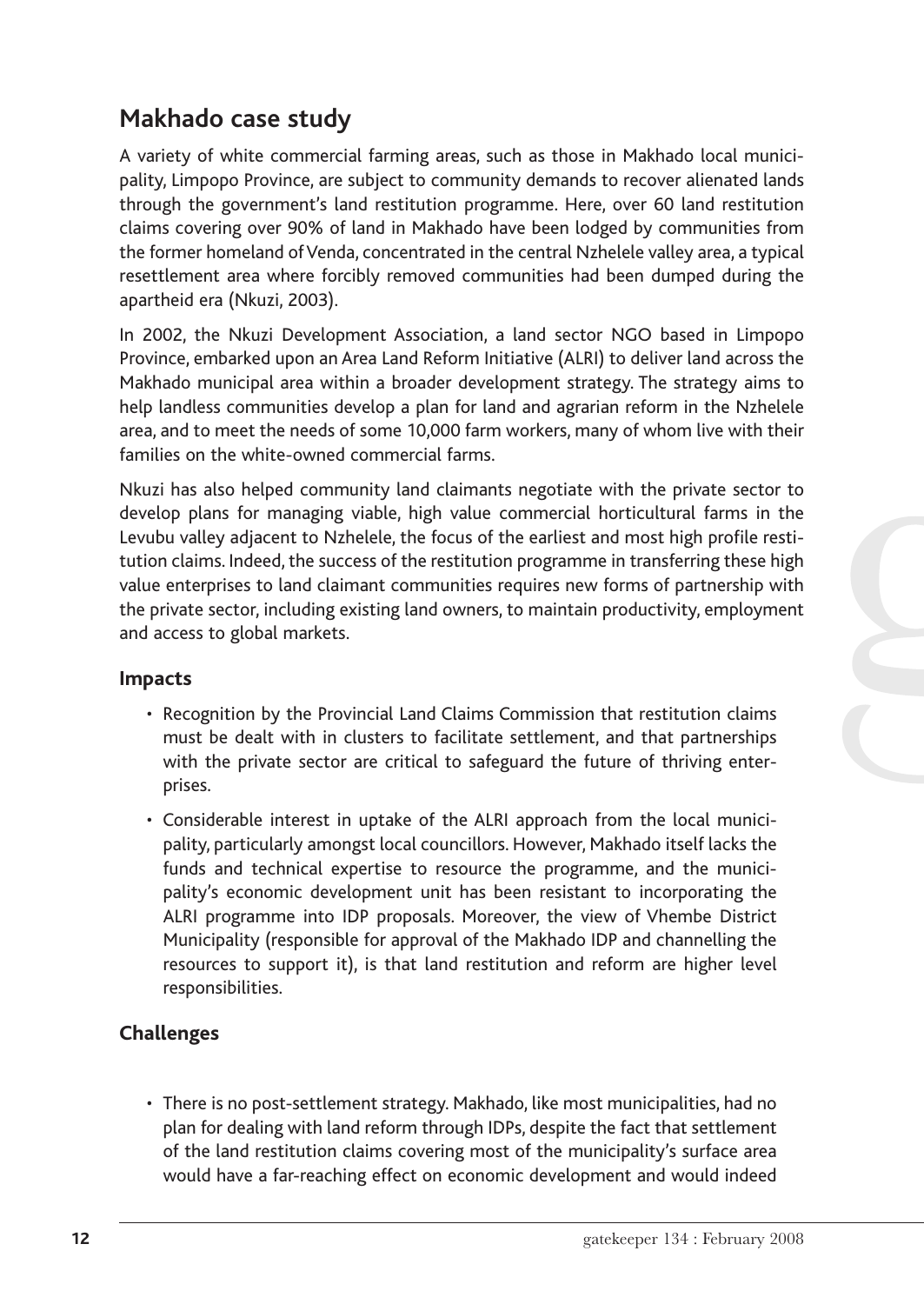affect most developments already planned within the IDP. This highlights the need for a clearer overall development vision and strategy linking across the different levels and branches of government responsible for land restitution, land reform and economic development planning. The critical role of local government in delivering development support to rural communities needs to be better resourced and co-ordinated with programmes managed at central and provincial levels.

- Failure by government departments to commit to the roles and responsibilities identified for the ALRI approach and to allocate the required resources. As a result ALRI has not moved forward, except where Nkuzi has directly intervened to pressurise government, to facilitate the development of the Makhado land reform forum and discussions between claimant communities, commercial farmers and potential private sector partners for farm management.
- Significant institutional inertia at provincial level, a feature of the general "sectoral silo" approach which currently prevails in South Africa. Nkuzi has now asked the government to endorse the proposals as a pilot for an area-based approach, and is investigating how to achieve greater ownership and engagement by the departments involved. This will include developing clear and enforceable implementation guidelines; a requirement by the Minister for Land and Agriculture and Provincial Government in Limpopo that all parties formally negotiate an integrated approach; a territorial agreement formalising the commitments made by different stakeholders to work together; and some pooling of financial and human resources across government departments, to implement more integrated programmes.

An independent body is needed to facilitate the process, foster ownership of an integrated approach and broker a contractual agreement amongst different parties (frequently adopted by successful territorial initiatives elsewhere). Once again, however, there is no policy framework which promotes such an approach, and as yet, no officially supported initiative through which it could be piloted.<sup>8</sup> It is also likely that local communities and their political representatives will need better levels of organisation to mobilise behind improved strategies to hold government accountable for commitments made.

## **Elliot District case study**

Elliot District demonstrates successful progress of a market based land distribution programme; perhaps the most successful case of land transfers through the Land Reform for Agricultural Development (LRAD) programme in South Africa. It has transferred around 10-15% of formerly white-owned land into the hands of relatively poor blacks, through approximately 50 land purchase projects, involving 350 grant recipients.<sup>9</sup>

<sup>8.</sup> A stakeholder workshop organised through the Makhado case study agreed that such an independently facilitated agreement would be needed. Nkuzi subsequently drafted a quasi-legal agreement whereby the different stakeholders could agree to commit human and financial resources to support the local municipality in implementing the ALRI. However Nkuzi was unable to provide finance or gain high level political backing for a formalised negotiation process, and the agreement remains unsigned, with no status in law.

<sup>9.</sup> This discussion is based primarily on Aliber *et al.* (2006) and on a workshop discussion of the findings of the Elliot case study held in East London, South Africa in November 2005.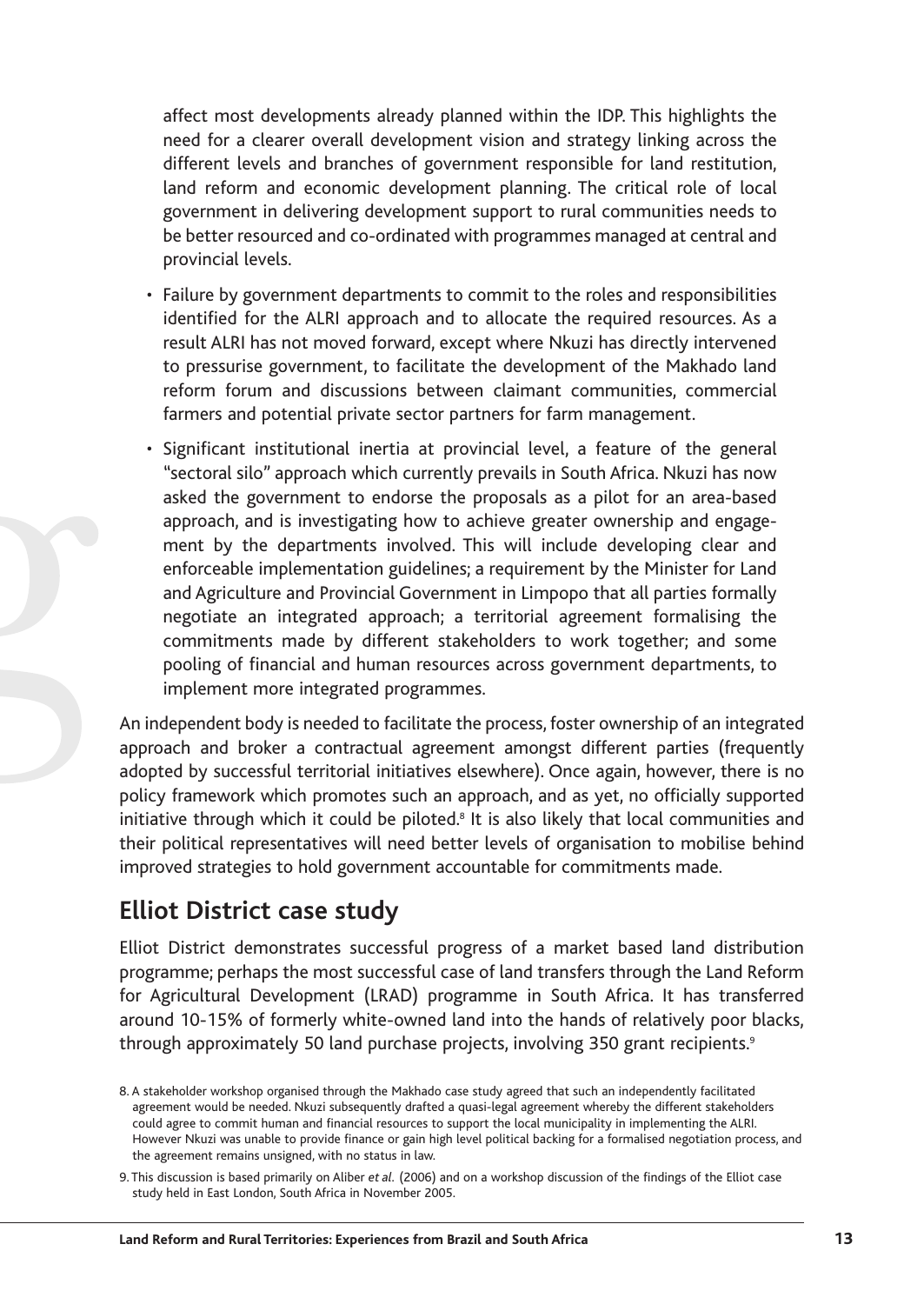The beneficiaries of the LRAD programme fall broadly into two groups:

- 1. Black entrepreneurs from neighbouring areas of former Transkei who had begun buying land on the market anyway, but who received subsidies from the LRAD programme.
- 2. Poorer households from neighbouring Transkei who have clubbed together to access LRAD grants at sufficient scale to purchase land.

Beyond LRAD there has been no governmental or NGO initiative to develop a territorial vision and transform productive relations. Nevertheless, the relatively high rate of land transfers to blacks through LRAD and spontaneous market activity has led to a changing racial pattern of land occupation, and indeed to changing social relations between whites and blacks, illustrated by cases of collaboration and mutual aid between neighbouring black and white farmers, and the inclusion of new black farmers in formerly white only marketing and input supply co-operatives.

LRAD has achieved this, however, in a context of restructuring of commercial farming in South Africa, and has in fact facilitated the exit from the sector of less successful (or retiring) white farmers, and consolidation by more successful white commercial farmers. As a result of rising costs, loss of subsidies and diminishing markets there has been a net decline in farm employment in Elliot District, by around 50% since the mid-1970s according to our survey. The decline has been particularly steep since the late 1980s.

The LRAD programme has created jobs, but not in sufficient quantity to compensate for the net loss in farm employment, although it has cushioned the impact of economic restructuring. Moreover we found little scope for continuing land transfers at the rate between 2000 and 2004 as remaining white farmers are unwilling to sell.

### **Impacts**

The indication is that the LRAD programme is succeeding in Elliot, not as a vehicle for creating a new emergent class of black farm entrepreneurs, but rather in meeting the livelihood objectives of individual beneficiaries. Positive impacts include:

- Creation of new farm livelihoods. Allowing for the loss of farm worker jobs as a result of land transfers, and the fact that some of these would have been lost in any case as a result of market trends, we calculated that LRAD projects have created some 130 new farm livelihoods. These include the active beneficiaries of the land purchase projects, plus hired-in labour. Thus land reform has mitigated the overall increase in farm unemployment (perhaps by around 10- 15%), but not compensated for it.
- Additional access to pasture land for beneficiaries and increases in stock numbers. Improved mobility of stock between communal and commercial areas was also widely cited as an advantage of the scheme and grazing and population pressures in neighbouring communal areas have been reduced.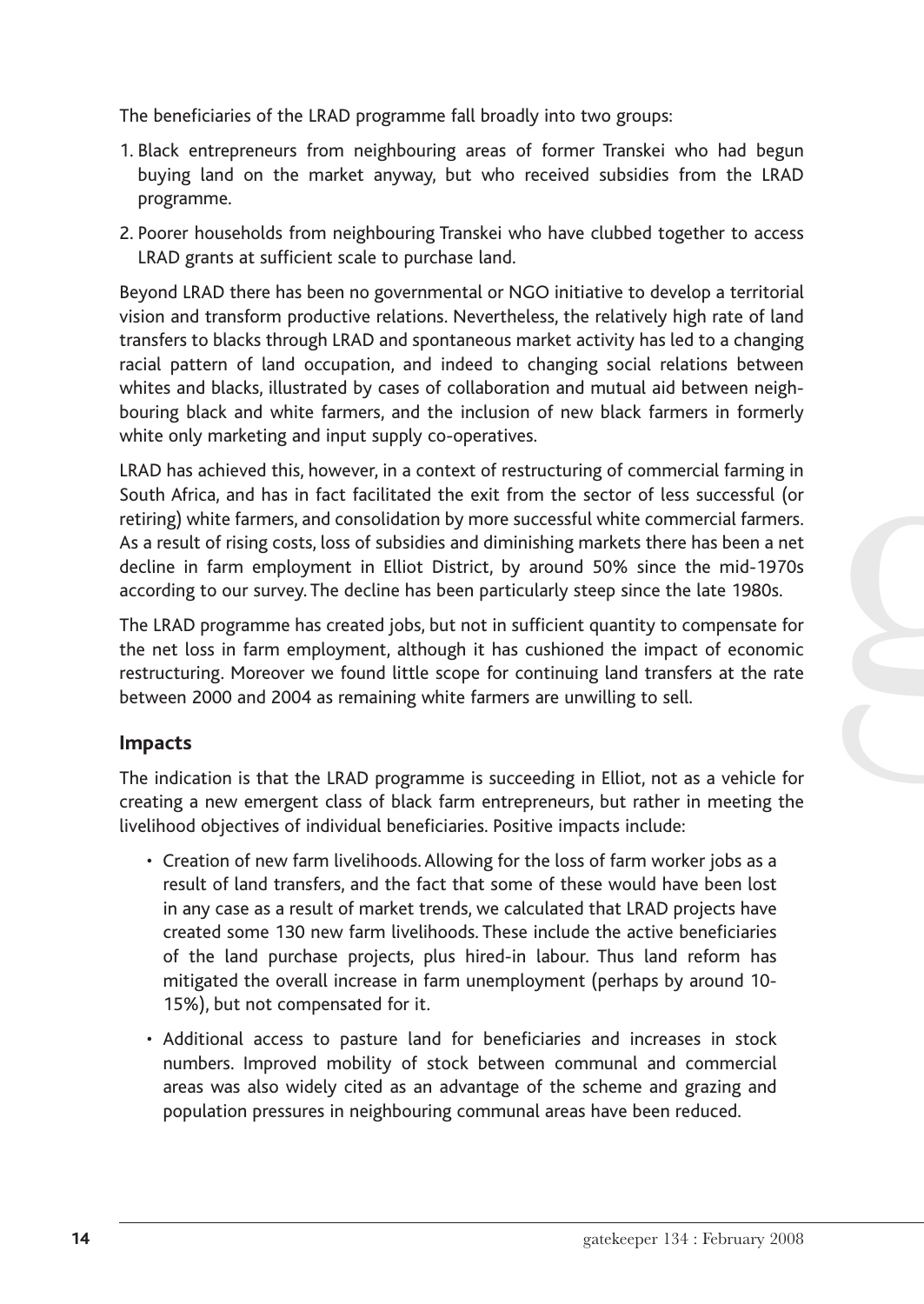• Relatively high beneficiary satisfaction, even in the absence of significant gains in productivity. Poor and landless farmers from former Transkei have been able to adapt the scheme to meet basic livelihood and subsistence needs.

### **Challenges**

- High rates of beneficiary absenteeism with only about 50% of grant recipients found to be active on the new farms.<sup>10</sup> While not necessarily a problem, this restricts farm labour. In 10% of cases members were only involved at a distance, relying on hired labour to manage cattle transferred from the communal areas to the acquired farms.
- Weak or absent farm infrastructure (owing to neglect by former owners). Poorer beneficiaries find it difficult to get small-scale capital to maintain and replace the fencing and farm machinery required to sustain or develop arable and horticultural projects on farms which were mainly for livestock production. These groups also tend to suffer from limited access to markets and to social facilities, as a result of the lower prices (and therefore easier accessibility to poorer groups within the LRAD programme).
- Access difficulties. Much of the land acquired is isolated (frequently in the foothills of the Drakensberg mountains, where there is poor road access and lack of transport). These factors frustrate settlement by beneficiaries, in turn undermining the sustainability of their farming projects.
- Few measures for farm workers. Former workers on the transferred farms are amongst the poorest groups in South Africa, and have seen the least benefit from the LRAD programme. Whereas some have joined Communal Property Associations established by the new owners, and others have formed CPAs of their own, the majority have simply disappeared from official statistics and moved on, presumably into neighbouring communal areas. Thus additional targeted measures are needed to safeguard the livelihoods of farm workers.
- Uncertain commercial sustainability of the transferred farm enterprises. This is a significant part of the critique of land reform in South Africa. Beneficiaries face problems with credit and infrastructure, and are unable to sustain arable production. Of all LRAD projects in Elliot, 55% produced no garden crops, even though the majority of the farms transferred previously did. Of those that did produce garden crops, 44% did so purely for their own consumption.The longer term commercial livestock off take and dairy output, and the sustainability of the improved stocking rates are also uncertain. The provincial Department of Agriculture is criticised for failing to provide post-settlement support, and failing to co-ordinate effectively with DLA's successful, area focused approach to planning.

<sup>10.</sup> Clearly, however, members of land reform beneficiary groups are also engaged in other, off-farm livelihood activities, whether in their areas of origin or through migration to major urban areas, and this explains the levels of absenteeism from the projects identified by the study. A limitation of this study was the lack of opportunity to assess the diversity of respondents' livelihoods, and the roles played by the interaction between farming in land reform settlements and other activities, and the nature of and reasons for their continued mobility.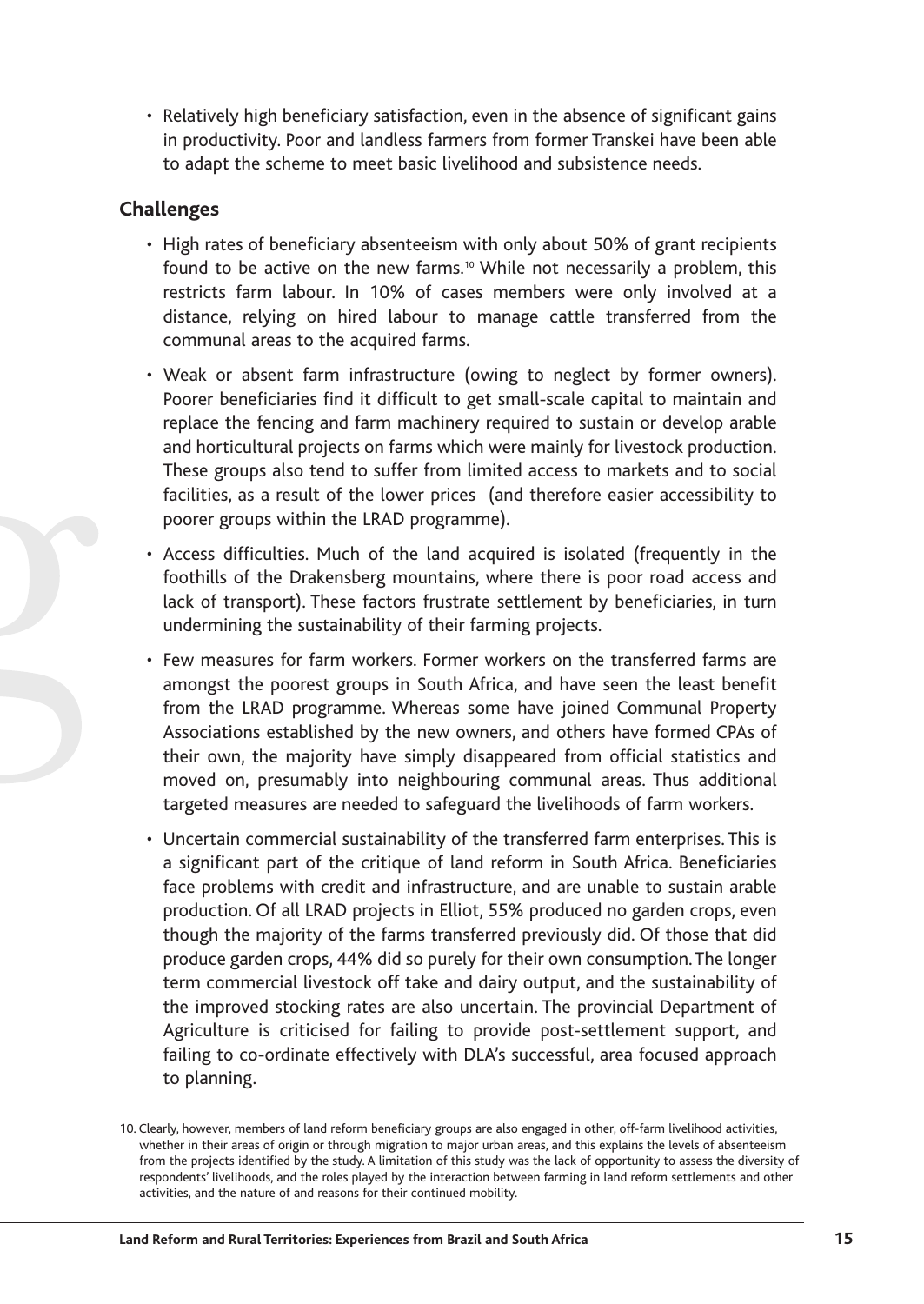If further progress is to be achieved, with greater livelihood, employment and economic development impacts, the following will be needed:

- Institutional innovation towards a more integrated territorial approach, involving co-ordination between different agencies and levels of government, or mechanisms for consultation and partnership with civil society.
- A broadening out of successful land reform experiences in Elliot to neighbouring districts, with stronger institutional co-ordination between DLA and the Provincial Department of Agriculture. This could focus on the agricultural support needs of land reform farmers across Chris Hani District Municipality, in line with Eastern Cape Province's professed development strategy.
- Mechanisms to link land reform to the Integrated Development Planning (IDP) process at municipal and district levels, in order to deliver effective social and infrastructural support.
- A policy framework which ensures that land reform can be factored into local government planning and local economic development.

## Conclusions and policy implications

Our research indicates that territorially-based approaches to rural development and redistributive land reform could be the way forward for more equitable and inclusive economic development. In theory, territorial approaches:

- Strengthen land reform groups over wider areas by creating platforms to secure institutional support, tackle collective production and marketing needs, and negotiate with private sector interests.
- Support a more integrated approach to diverse and overlapping issues of tenure security, access to seasonal pasture, indigenous rights, land expropriation and restitution, and market based land access.
- Improve co-ordination among and more responsive prioritisation by state agencies.
- Improve service delivery and agricultural support to land reform communities, with better prioritisation of scarce resources for social and physical infrastructure.
- Create shared platforms whereby diverse social groups can debate and agree on visions and practical priorities to help steer government interventions.

However, significant institutional, legal and political difficulties remain. These include establishing and legitimising the authority of new, participatory territorial structures in the context of overly-parochial local government agencies and key agencies which remain wedded to an overwhelmingly sectoral approach and which may also be aligned with organised commercial and agro-industrial sectors.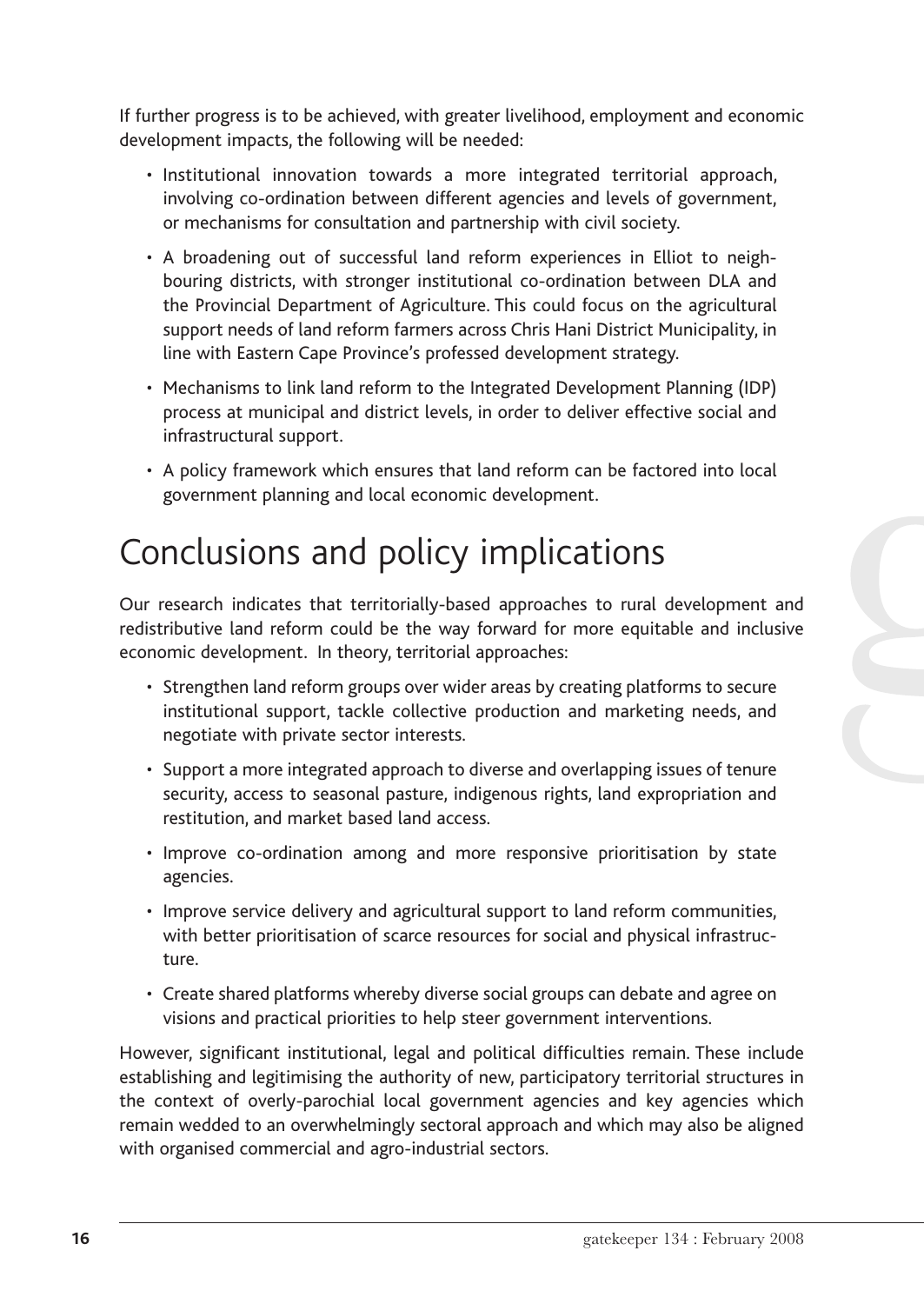Improving co-ordination between diverse communities seeking tenure security and better access to infrastructure, technical support, credit and marketing facilities as well as to land is fundamental for land reform to succeed. To realise these shared social goals an effective and legally sanctioned interface is also needed with local political power and with established planning frameworks to enable participation in local economic development.

In order to bring about more inclusive economic development, however, territorial development cannot ignore structural inequalities. This requires a genuine mainstreaming of agrarian reform within these approaches, and development of institutional frameworks within which conflicts of interest between social groups, and different elements of the state itself can be properly addressed. Greater participatory democratic control over rural economic development will require institutional and legislative reforms which assure greater transparency and accountability over local and central government planning processes as well as the activities of the organised agribusiness sector. All these sectors will need to be brought together within a single policy framework for territorial planning.

The lessons from this research for rural development policy can be summarised as follows:

#### **Land reform as part of a wider strategic approach**

- More equitable land access can improve poor people's livelihoods, but followup development support must be linked into the process. An integrated approach is best tackled by decentralised collegiate local bodies involving government agencies, social movements, NGOs and the private sector. These should work within a genuinely enabling national policy framework, together with supportive action at state, provincial and government level.
- To ensure that land reforms can contribute to sustainable local economic development, strategies need to be informed by an understanding of territorial dynamics, land occupation, power relations and historical trajectories of the diverse social groups and the different places that compose rural territories.
- Effective approaches are likely to encompass a number of neighbouring municipalities to enable a fuller picture of the place and impacts of land reform in the context of broader economic trends. In many cases the administrative units of local government are too small to enable effective local economic development and therefore to link land reforms to new economic opportunities.
- New territorial institutions are needed, with legal powers and capacity to implement strategic development projects and to address the factors which undermine success such as over-centralised land reform approaches, low local government capacity, poor alignment of small local government units with real world social and economic networks, and political tensions between different layers and sectors of government.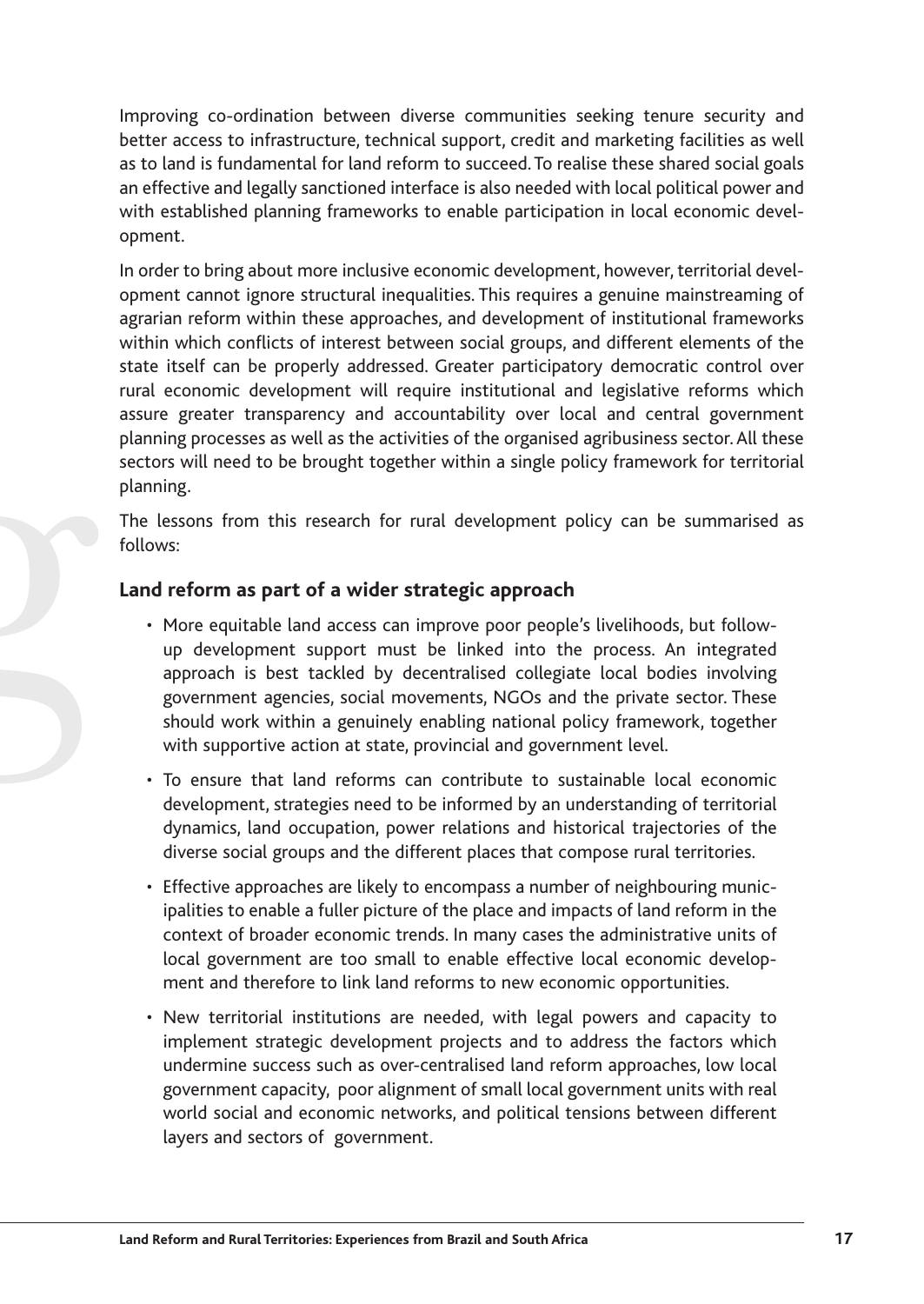#### **Building effective participation**

- Deliberate investment in participatory territorial development processes is needed to help create "bridging social capital" to provide the glue between different social groups and organisations.
- There are challenges in aligning resource allocation and planning by different sectors and levels of government within a common territorial framework. In particular, weak participation by local government municipalities which take a predominantly parochial approach, by the private sector, and by government agencies wedded to overwhelmingly sectoral top down approaches, can all undermine sustainability. A genuinely enabling national policy framework for rural territorial development would overcome weak participation by local government, the private sector and sectorally-focused government agencies.

## Acknowledgements

The commitment of the local partners in Brazil and South Africa was fundamental to the success of the research underpinning this paper. Thanks are due in particular to Prof. Guiomar Germani of Universidade Federal da Bahia, Salvador and her whole team in Brazil; to Dr Michael Aliber of HSRC Pretoria, and Marc Wegerif of Nkuzi, Polokwane, in South Africa. The author also gratefully acknowledges the financial support of the Department for International Development (DFID) in undertaking the research and preparing this paper. The author would like to thank Edward Lahiff, John Morton, Felicity Proctor and Chris Garforth for their comments on this paper. Any remaining errors and omissions are solely the author's responsibility.

Disclaimer: This paper is an output from a project funded by the UK Department for International Development (DFID) for the benefit of developing countries. The views expressed are not necessarily those of DFID.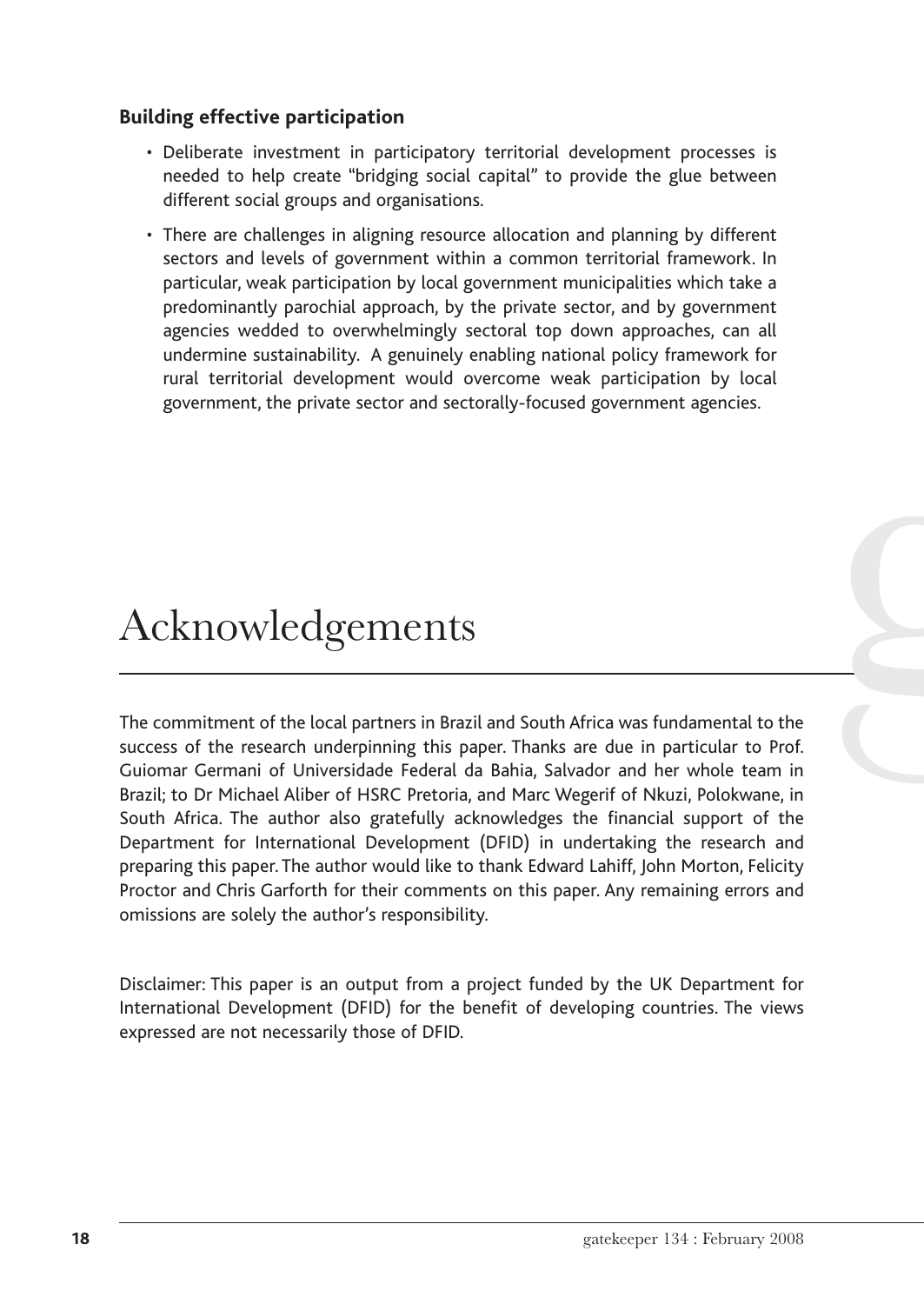## References

Abramovay, R. and Filho, B. and Carlos, L. 2004. Desafios para o desenvolvimento das regioes rurais. *Nova Economia* 14 (3): 35-70, September – December 2004. Belo Horizonte, Minas Gerais.

Aliber, M. Masika, P. and Quan, J. 2006. Land reform at scale: a case study of Elliot District, Eastern Cape. *Land and Territory Working Paper No. 3,* NRI Chatham and HSRC, Pretoria and NRI, Chatham. Available at: www.nri.org/projects/reed/docs/3\_SA\_elliot.pdf

Cleary, D. 2003. *People Centred Approaches: A brief literature review and comparison of types.* United Nations Food and Agriculture Organisation, Livelihood Support Programme. FAO, Rome.

Cousins, B. 2007. Agrarian reform and the "two economies": transforming South Africa's countryside. In: Hall, R. and Ntsebeza, L. (eds). *The Land Question in South Africa: The challenge of transformation and redistribution*. Human Sciences Research Council, South Africa.

Deininger, K. 2003. *Land Policies for Growth and Poverty Reduction: A World Bank policy research report*. World Bank/Oxford University Press.

Estrela, E.S. 2003. *Os Sampauleiros: cotidiano e representacoes* (a study of migratory communities in *Alto Sertao da Bahia*, Brazil), FAPESP, São Paulo, Brazil.

Germani G., de Oliveira, GG. and Olalde, AR. 2004. *Reestruturacao produtiva e a diversidade de fomreas de acesso as terra na regiao do Medio Sao Francisco.* 24th National Conference of Geographers, Goiania, Goias 18 -23 July 2004.

Germani G., de Oliveira, GG. and Olalde, AR. 2005. *Diversidade da Resistencia Camponesa no Medio Sao Francisco*. 10th Latin American Geographers Meeting, São Paulo, 20-25 March 2005.

MDA. 2004a. *Programa Nacional de Desenvolvimento Sustentavel de Territorios Rurais: Referencias Metodologicas para o Desnevolvimento Territorial*. Working Paper, 3rd Edition. Ministerio de Desenvolvimento Agrario, Secretaria de Desnvolvimento Territorial (SDT). 25 March 2004, Brasilia.

MDA. 2004b. *II Plano Nacional de Reforma Agraria: Paz Producao e Qualidade de Vida no Meio Rural*. MDA/INCRA/NEAD, Brasilia.

NEAD. 2003. Referencias para o desenvolvimento territorial sustentável. *Serie Textos para Discussao*, No.4 2003, NEAD (Núcleo de Estudos Agrários e do Desenvolvimento Rural), Ministério de Desenvolvimento Agrário, Brasilia.

Nkuzi. 2003. *Area Land Reform Initiative in Northern (Limpopo) Province*: project description. Nkuzi, Polokwane, South Africa.

Schejtman, A. and Berdegué, J. 2002. *Desarrollo Territorial Rural.* Centro Latinoamericano para el Desarrollo Rural (RIMISP), Chile. http://www.rimisp.cl/getdoc.php?docid=870

Sepulveda, S., Rodriguez, A. and Echeverria, R. 2003. Territorios rurales, estrategies y politicas en America latina. Paper presented at the 1st international forum *Territorio, Desenvolvimento Rural e Democracia.* Fortaleza, Brazil, 16-19 Nov. 2003. Instituto Interamericano de Cooperacion para la Agricultura.

Walker, C. 2000. Relocating restitution. *Transformation* 44: 1-16.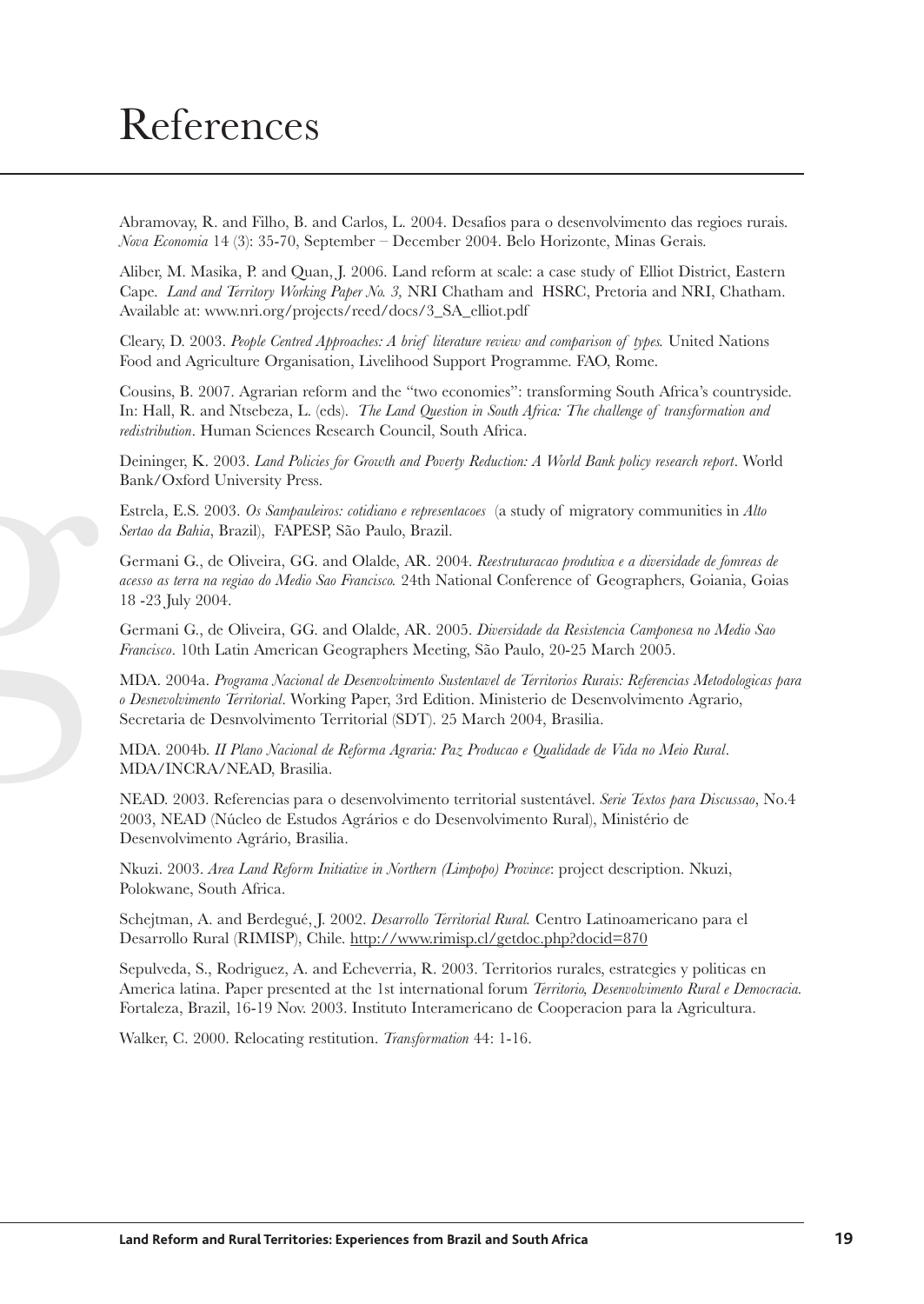#### **PREVIOUS GATEKEEPER PAPERS**

The Gatekeeper Series has been published since 1987. Here we list the most recent titles. These, plus many earlier titles, can be downloaded free from our website: www.iied.org/pubs/

#### **SUBSCRIBING TO THE GATEKEEPER SERIES**

To receive the Gatekeeper Series regularly, individuals and organisations can take out a subscription. Subscribers receive nine Gatekeeper papers a year. Subscriptions are free. For more details or to subscribe contact: IIED, 3 Endsleigh Street, London,WC1H 0DD, UK. Email gatekeeper@iied.org Tel: +44 020 7388 2117; Fax +44 020 7388 2826, or complete the online order form at www.iied.org

#### **OTHER IIED PUBLICATIONS**

For information about IIED's other publications, contact: EarthPrint Limited, Orders Department, P.O. Box 119, Stevenage, Hertfordshire SG1 4TP, UK Fax: +44 1438 748844 mail to: orders@earthprint.co.uk

There is a searchable IIED bookshop database on: www.iied.org/pubs

**100. Global Restructuring, Agri-Food Systems and Livelihoods. 2001.**  Michel P. Pimbert, John Thompson and William T. Vorley with Tom Fox, Nazneen Kanji and Cecilia Tacoli

**101. Social Networks and the Dynamics of Soil and Water Conservation in the Sahel. 2001.**  Valentina Mazzucato, David Niemeijer, Leo Stroosnijder and Niels Röling

**102. Measuring Farmers' Agroecological Resistance to Hurricane Mitch in Central America. 2001.**  Eric Holt-Giménez

**103. Beyond Safe Use: Challenging the International Pesticide Industry's Hazard Reduction Strategy. 2001.**  Douglas L. Murray and Peter L. Taylor

**104. Marketing Forest Environmental Services – Who Benefits? 2002.**  Natasha Landell-Mills

**105. Food Security in the Context of Crisis and Conflict: Beyond Continuum Thinking. 2002.** 

Benedikt Korf and Eberhard Bauer

**106. Should Africa Protect Its Farmers to Revitalise Its Economy? 2002.**  Niek Koning

**107. Creating Markets with the Poor: Selling Treadle Pumps in India 2003.**  Frank van Steenbergen

**108. Collaborative Forest Management in Kyrgyzstan: Moving from top-down to bottom-up decisionmaking. 2003.**  Jane Carter, Brieke Steenhof, Esther Haldimann and Nurlan Akenshaev

**109. The Contradictions of Clean: Supermarket Ethical Trade and African Horticulture. 2003.**  Susanne Freidberg

**110. Risking Change: Experimenting with Local Forest Management Committees in Jamaica. 2003.**  Tighe Geoghegan & Noel Bennett

**111. Contract Farming in India: Impacts on women and child workers. 2003.**  Sukhpal Singh

**112. The Major Importance of 'Minor' Resources: Women and Plant Biodiversity. 2003.**  Patricia Howard

**113. Water For All: Improving Water Resource Governance in Southern Africa. 2004.**  Emmanuel Manzungu

**114. Food Industrialisation and Food Power: Implications for food governance. 2004.**  Tim Lang

**115. Biodiversity planning: Why and how should local opinions matter? 2004.** 

Sonja Vermeulen

**116. Laws, lore and logjams: Critical issues in Indian forest conservation 2005.**  Madhu Sarin

**117. Adapting to Climate Change in East Africa: A strategic approach 2005.** Victor A. Orindi and Laurel A. Murray

**118. Facing up to Climate Change in South Asia. 2005.**  Mozaharul Alam and Laurel A. Murray

**119. State Policies and Land Use in the Chittagong Hill Tracts of Bangladesh. 2006.** 

Golam Rasul

**120. Organic Cotton: A New Development Path for African Smallholders? 2006.**  Simon Ferrigno, Saro G. Ratter, Peter Ton, Davo Simplice Vodouhê, Stephanie Williamson and John Wilson

**121. The Market for Voluntary Carbon Offsets: A new tool for sustainable development? 2005.**  Nadaa Taiyab

**122. Getting the Message Across: Promoting ecological agriculture in Bangladesh. 2006.**  Dipankar Datta and Kamal Kar

**123. Climate Change and Development Links. 2006.**  Saleemul Huq, Hannah Reid and Laurel A. Murray

**124. Mysteries and Myths: De Soto, property and poverty in South Africa. 2006.**  Rosalie Kingwill, Ben Cousins,

Tessa Cousins, Donna Hornby, Lauren Royston and Warren Smit

**125. Working Together: Forest-linked small and medium enterprise associations and collective action 2006.**  Duncan Macqueen, Sharmistha Bose, Septi Bukula, Cornelius Kazoora, Sharon Ousman, Noemi Porro and Horst Weyerhaeuser

**126. Seed diversity in the drylands: Women and farming in South India. 2006.**  Carine Pionetti

**127. State-farmer partnerships for seed diversity in Mali. 2006.**  Didier Bazile

**128. Mainstreaming participatory forestry within the local government reform process in Tanzania. 2006.**  Tom Blomley

**129. Banishing the Biopirates: A new approach to protecting traditional knowledge. 2006.**  Krystyna Swiderska

**130. A People's Plan for Biodiversity Conservation: Creative strategies that work (and some that don't). 2006.**  Tejaswini Apte

**131. Legislators and Livestock: Pastoralist parliamentary groups in Ethiopia, Kenya and Uganda. 2007.**  John Morton, John K. Livingstone and Mohammed Mussa

**132. Who benefits from land titling? Lessons from Bolivia and Laos. 2007.**  Susana Lastarria-Cornheil

**133. Keeping CAMPFIRE Going: Political uncertainty and natural resource management in Zimbabwe. 2007.** Everisto Mapedza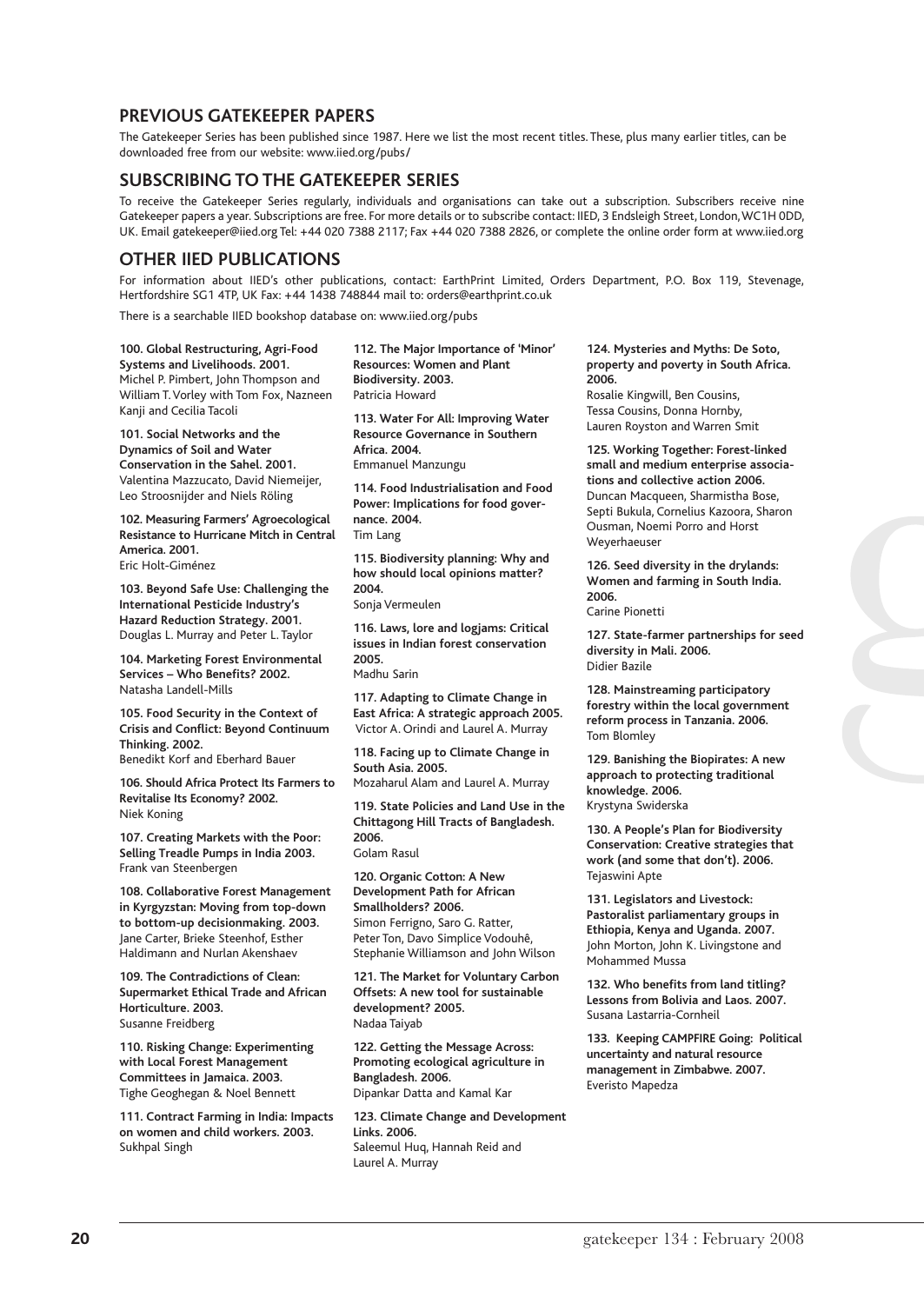## SUBMITTING PAPERS TO THE GATEKEEPER SERIES

**We welcome contributions to the** *Gatekeeper* **Series from researchers and practitioners alike. The Series addresses issues of interest to policy makers relating to the broad area of sustainable agriculture and resource management.** *Gatekeepers* **aim to provide an informed briefing on key policy issues in a readable, digestible form for an institutional and individual readership largely comprising policy and decisionmakers within aid agencies, national governments, NGOs and research institutes throughout the world. In addition to this primary audience,** *Gatekeepers* **are increasingly requested by educators in tertiary education institutions, particularly in the South, for use as course or seminar discussion material.**

**Submitted material must be of interest to a wide audience and may combine an examination of broad policy questions with the presentation of specific case studies. The paper should conclude with a discussion of the policy implications of the work presented.**

#### **Style**

*Gatekeepers* **must be short, easy to read and make simple, concise points.**

- **• Use short sentences and paragraphs.**
- **• Keep language simple.**
- **• Use the active voice.**
- **• Use a variety of presentation approaches (text, tables, boxes, figures/illustrations, bullet points).**
- **• Length: maximum 5,000 words**

#### **Abstract**

**Authors should also include a brief summary of their paper – no longer than 450 words.**

#### **Editorial process**

**Please send two hard copies or an electronic version of your paper. Papers are reviewed by the editorial committee and comments sent back to authors. Authors may be requested to make changes to papers accepted for publication. Any subsequent editorial amendments will be undertaken in consultation with the author. Assistance with editing and language can be provided where appropriate. All illustrations and graphs, etc. should be supplied separately in their original format (e.g. as jpeg files) as well as being embedded within documents. This will allow us to modify the images where necessary and ensure good reproduction of the illustrations in print.**

**Papers or correspondence should be addressed to: Gatekeeper Editor Sustainable Agriculture, Biodiversity and Livelihoods Programme IIED, 3 Endsleigh Street, London WC1H ODD, UK Tel:(+44 020) 7388 2117 Fax: (+44 020) 7388 2826 e-mail: gatekeeper@iied.org**